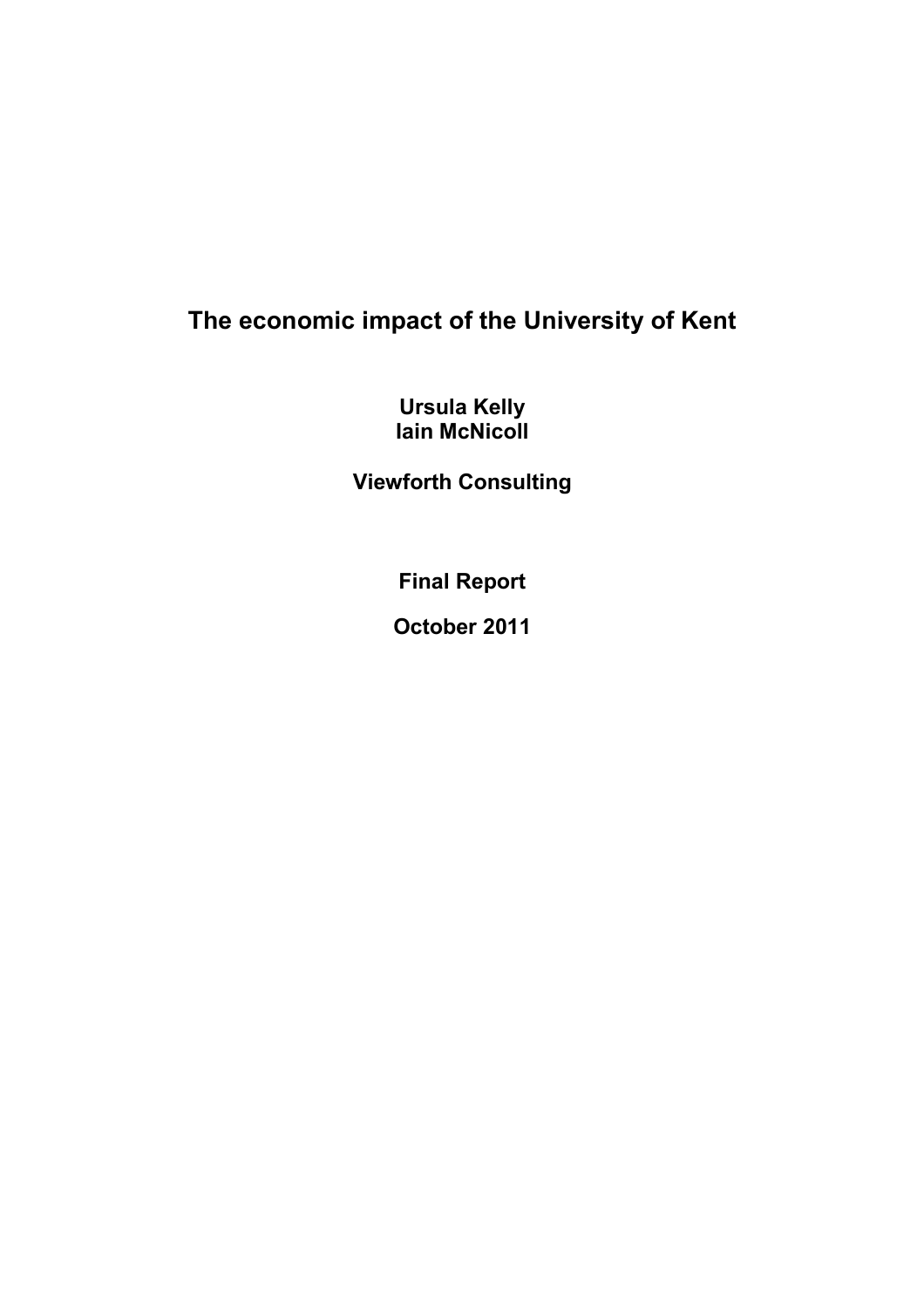## **Contents**

- 1. Introduction
- 2. Key Findings
- 3. Secondary or 'Knock-on' effects on the economy
- 4.The impact of student expenditure
- 5. Conclusions

Appendix One Methodology and Data Sources

Appendix Two: References and Selected Further Reading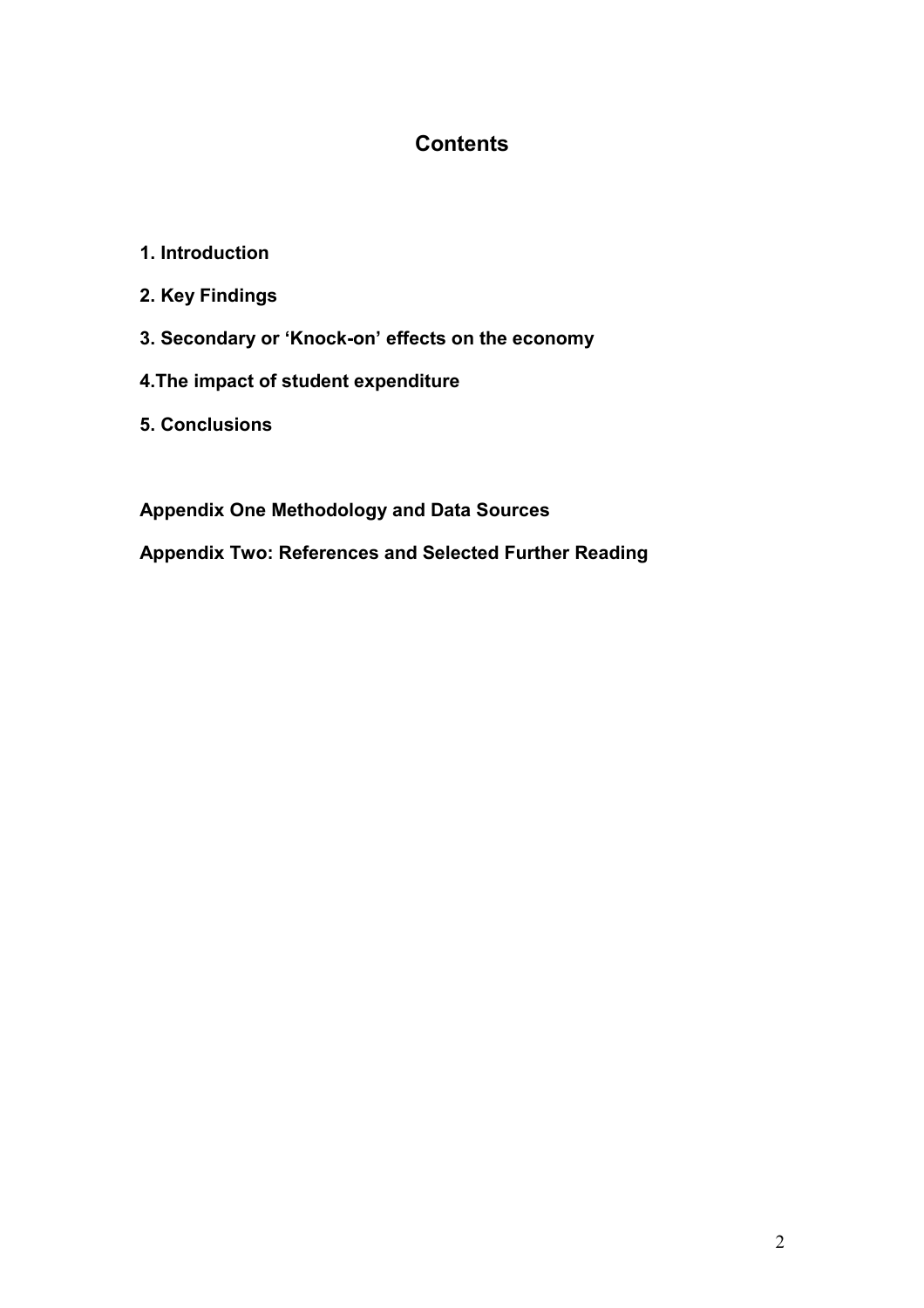#### 1. Introduction

- 1.1 The University of Kent is based in Canterbury on the South East Coast of England, with an additional campus in Medway as well as being the only UK University to have a campus in Brussels and a postgraduate centre in Paris. The University was granted its University Royal Charter in 1965. It has a strong international outlook with a proactive emphasis on building international links and business across Europe and with partners across the world. Its academic provision covers Humanities, Science, Social Science and Business and attracts students from across the globe.
- 1.2 This study presents a summary of key economic aspects of the University of Kent in the academic and financial year ending 2010 and of the University's impact on the South East region and the rest of the UK. The South East region in this case refers to the Government Office region.
- 1.3 The importance of universities to their regions is a matter of growing interest in the rest of the UK and internationally and a number of studies have highlighted the importance of universities as large businesses and the higher education sector as an industry.  $1$  This study also examines the University of Kent as a business; its importance to the South East region can be seen in the same way as any other major organisation in the area, providing employment and generating other economic activity. The value of the University to the City of Canterbury and to the wider Kent and Medway areas is also potentially significant in terms of longer term economic and social development. The University is one of the largest employers in the area and has a clear goal to work "to support growth and innovation in the business community within Kent, and at a national and international level."<sup>2</sup> However this present analysis is primarily focussed on the economic impact of the University as a business itself generating employment and output. The results of this study are a first step in the consideration of the overall impact of the University of Kent.

 $\overline{1}$ 

<sup>&</sup>lt;sup>1</sup> See, for example, Higher Education and the English Regions Kelly, McLellan and McNicoll Universities UK 2010

<sup>&</sup>lt;sup>2</sup> See the *Kent Institutional Plan* 2009-12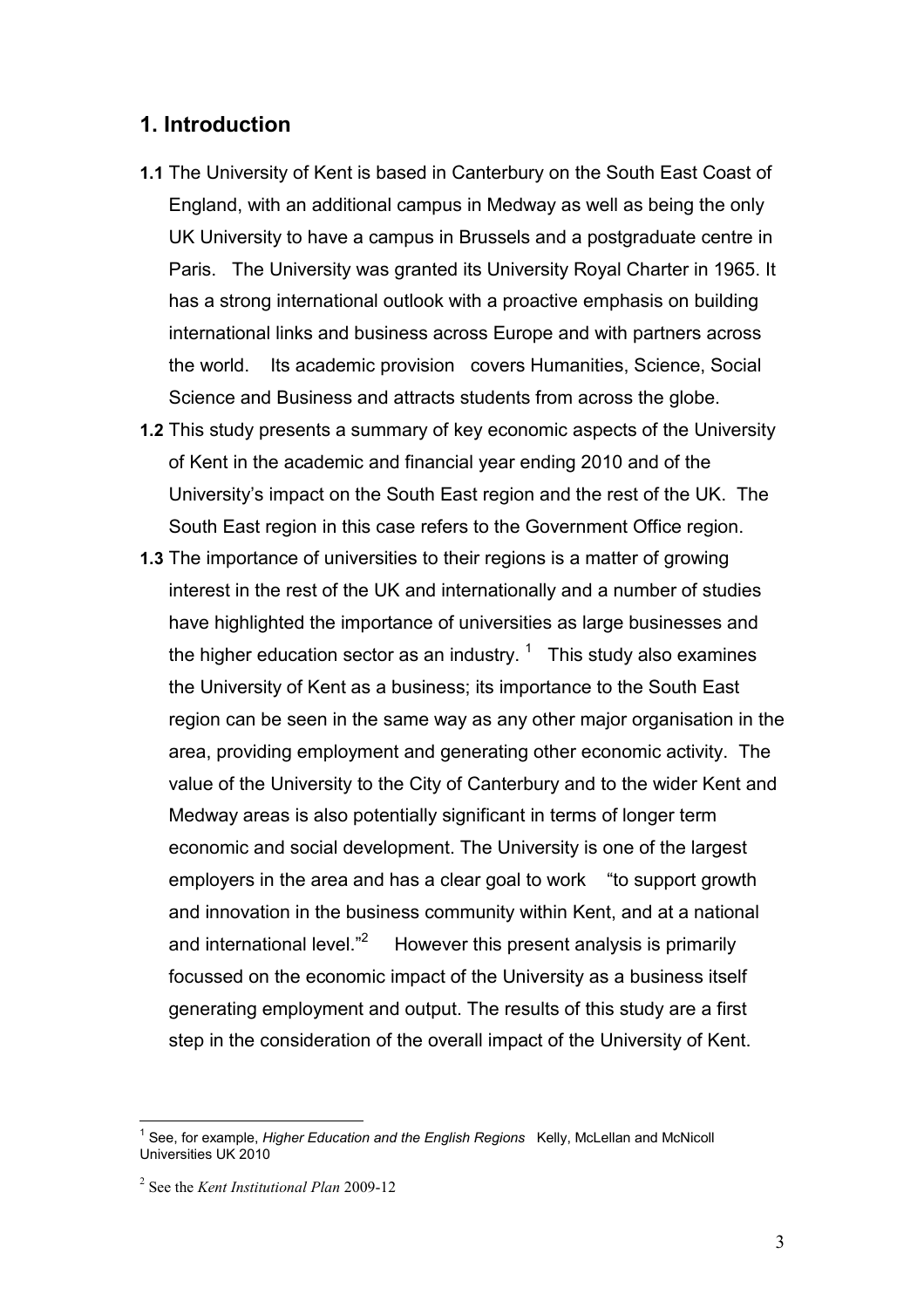1.4 The study examined key economic features of the University in the academic and financial year 2009-2010, together with those aspects of its contribution to the economy that can be readily measured. Major economic characteristics of the University were examined, including its revenue, expenditure and employment. The study also included modelled analysis of the economic activity generated in other sectors of the economy through the secondary or 'knock-on' effects of the expenditure of the institution, its staff and students. The model used was the most up-todate version of the Universities UK economic impact modelling system.<sup>3</sup> A description of the methodology and data sources used is included as Appendix One. Overall this summary report presents an up-to-date examination of the quantifiable contribution of the University of Kent to the South East economy, as well as its impact on the rest of the UK.

## 2. Key Findings

2.1 Revenue

## Figure 1: University Revenue **Sources**



Source: University of Kent Finance Office and HESA Resources in Higher Education Institutions 2009/10

 $\overline{\phantom{a}}$  $^3$  The Universities UK economic impact modelling system is a purpose-built system , designed for higher education institutions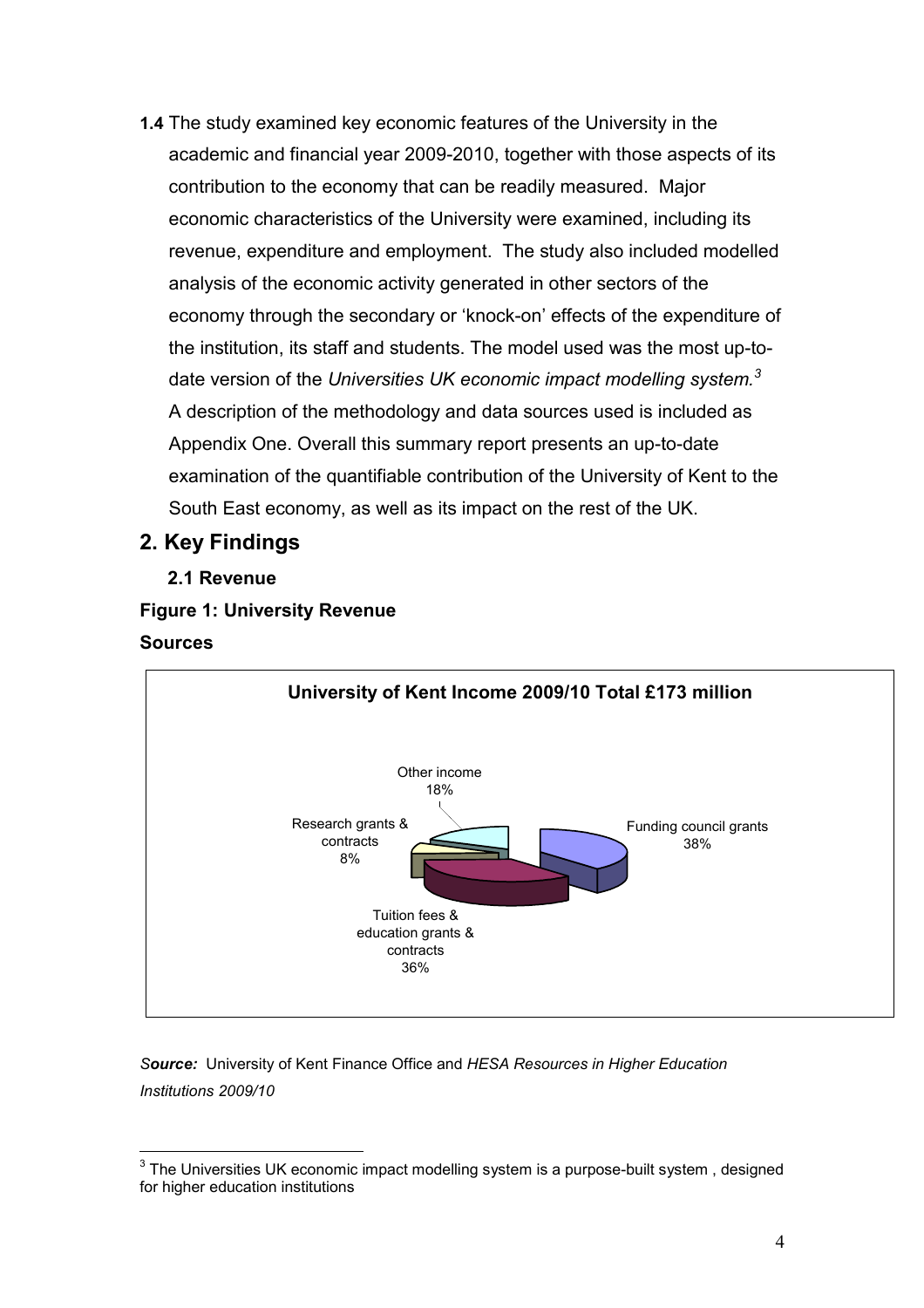- The University of Kent is a substantial business, with total revenue of £173 million in the study year. This was earned for a range of educational and related services. This is shown in Figure 1.
- While the largest part of the University's income ( 82%) can be seen as directly related to teaching and research ( Funding Council grants, Tuition Fees and Research Income), it is worth highlighting that the University also earns income from a wide range of other sources, including, for example, income from residence and catering services, conferences and facility hire . While the UK public sector remains a significant funder, the University also attracts substantial funding from other sources, with the majority of its income - 56% - from private and international clients. This is shown in Figure 2 below.
- A total of 44% of university income is estimated as being derived from UK public sector sources. 38% is the baseline 'Core' Funding Council Income and represents entirely 'intra-sectoral' competition, with HEIs competing against each other for a slice of the Funding Council cake, which is largely formula driven. 'Other' public sector income makes up an estimated 6% of total university income. This type of revenue reflects a greater degree of competition, including 'inter-sectoral' competition. For example, as well as tuition fees paid by public sector agencies ( including on behalf of students ), it includes Research Council grants, where universities are competing against other universities and also where universities may have won the money for contracts against other private sector organisations ( e.g. consultancy firms.) 'Other'public sector income will tend to be more volatile in nature.
- The significant proportion of private funding reflects the growing proportion of fees paid directly by individual students.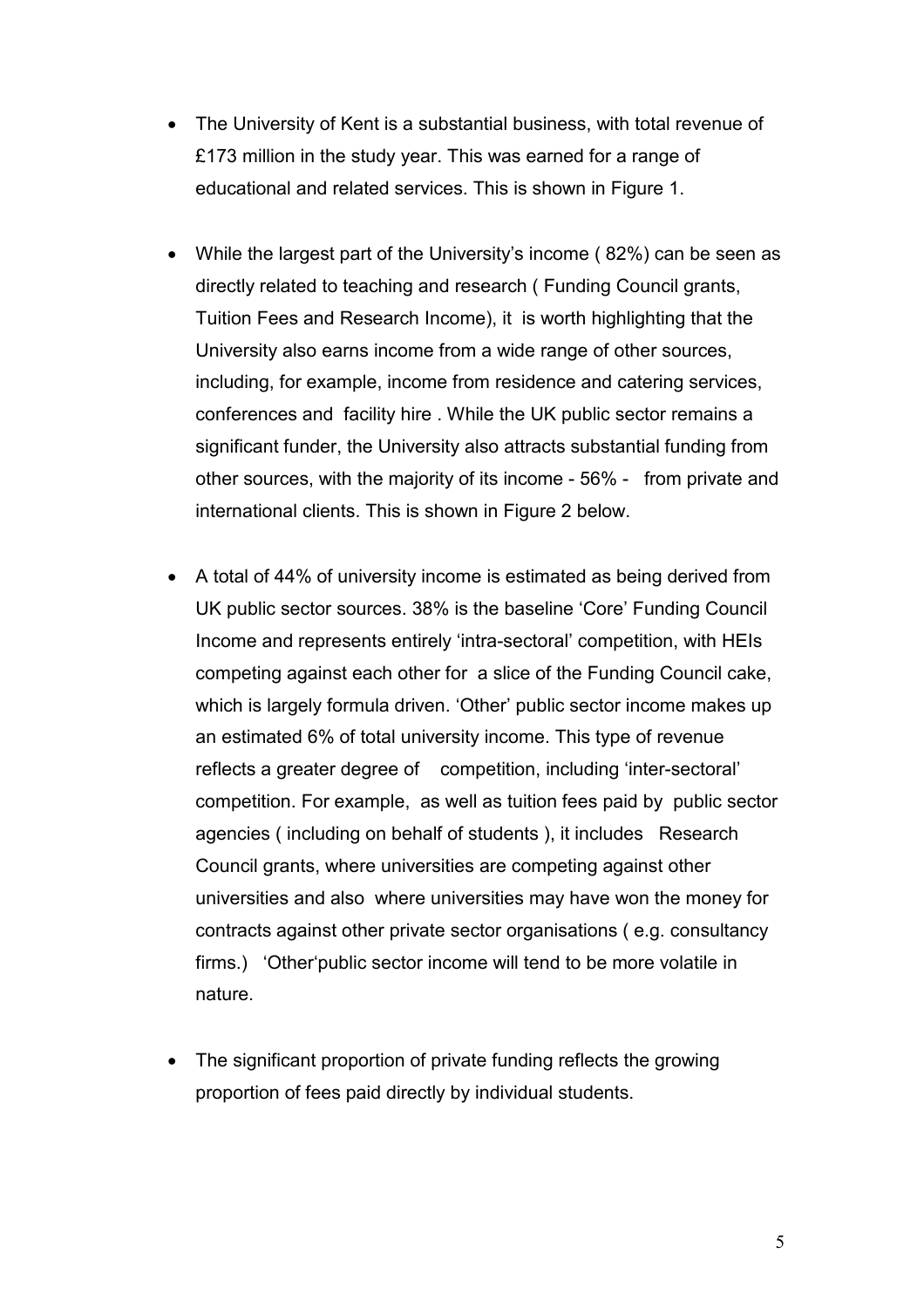• Post the Browne Review and the changing student funding arrangements in England, with less direct tuition fee support coming from the Funding Councils, the future composition of the University's revenue base is likely to diversify further. Assuming the University will continue to attract broadly the same numbers and mix of students , there is likely to be an increase in the proportion of revenue from both 'other public sector' where other agencies pay tuition fees on behalf of students (eg through the loan system) and from 'private sector' sources where more students pay directly . There would be corresponding decrease in 'Funding Council' allocations.



Figure 2. University of Kent Revenue Sources.

Source: University of Kent Finance Office

#### 2.2 Export earnings

 $\overline{\phantom{a}}$ 

• In line with its strong international presence and international activity, the University is a major export earner. The University's international revenue of £34.72 million<sup>4</sup> together with the estimated off-campus

<sup>&</sup>lt;sup>4</sup> This figure for university international revenue was estimated by the University Finance Office and includes non EU fees, income from international research and consultancy together with other services to international customers including , for example, conference accommodation.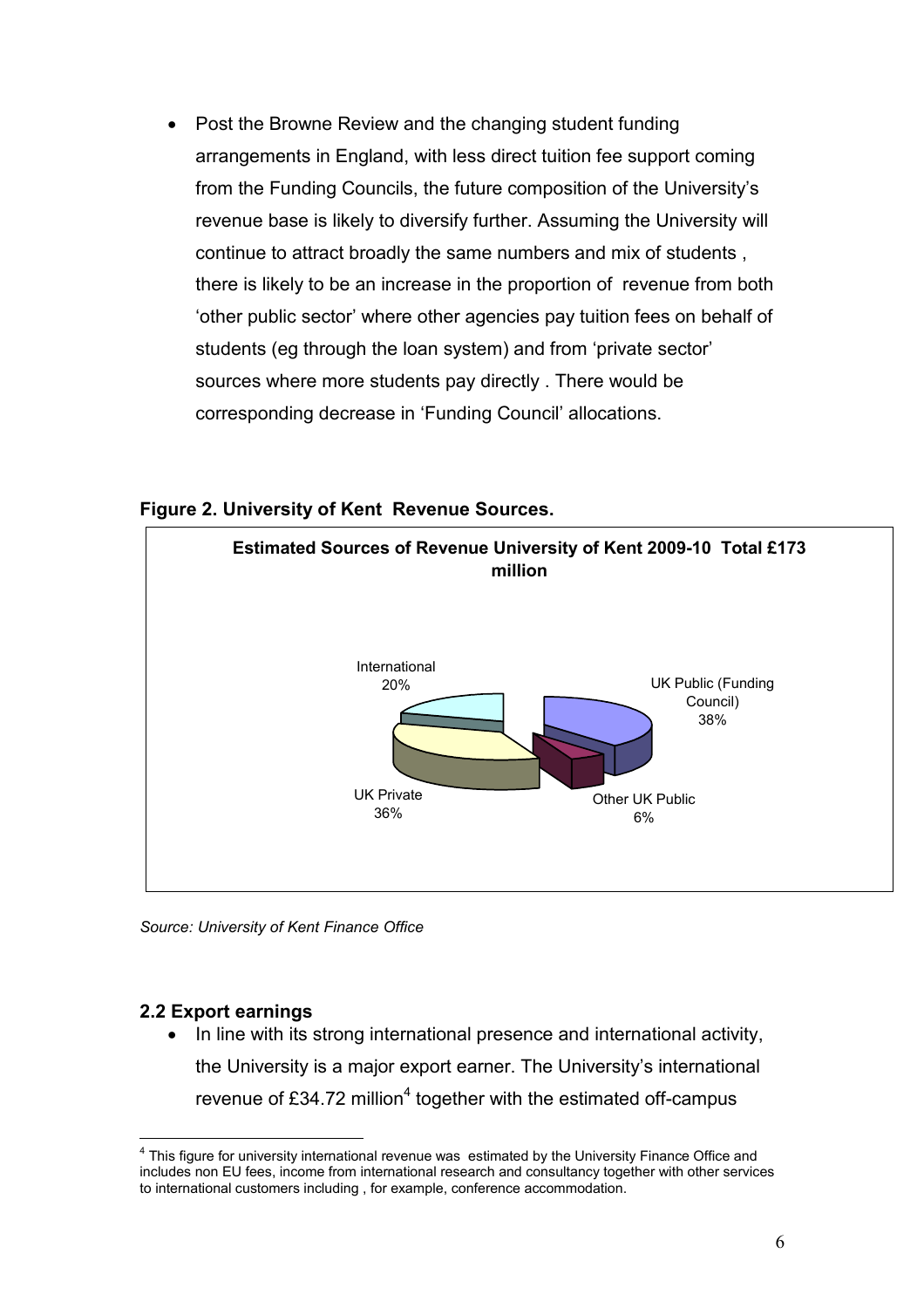expenditure of international students (£30.42 million)<sup>5</sup> represents a total of £65.14 million of export earnings. This is a significant contribution to the UK balance of trade.

#### 2.3 Employment

• The University directly provided 2551 full time equivalent (FTE) jobs across a wide range of occupations. The occupational profile of University employment is shown in Figure 3. It may be noted that while academic professions (Professors, Lecturers and researchers) are the largest single type of occupation, jobs are provided across a very wide range of skills and occupations. This reflects the need to maintain a significant university estate lecture halls, laboratories, offices as well as student accommodation, cafeteria and related facilities for students such as sports facilities.

 5 Student off-campus expenditure was estimated using Student Income and Expenditure Survey 2007/08 ( Johnson, Pollard et al DIUS Research Report 09 05). This is a detailed survey of both fulltime and part time English domiciled students. International student expenditure was assumed to be similar to that of domestic students. The estimated expenditure is of off-campus expenditure i.e. excludes any fee payments to the University ; account is also taken of university accommodation charges or other payments to the University e.g. cafeteria etc . Therefore there is no double-counting .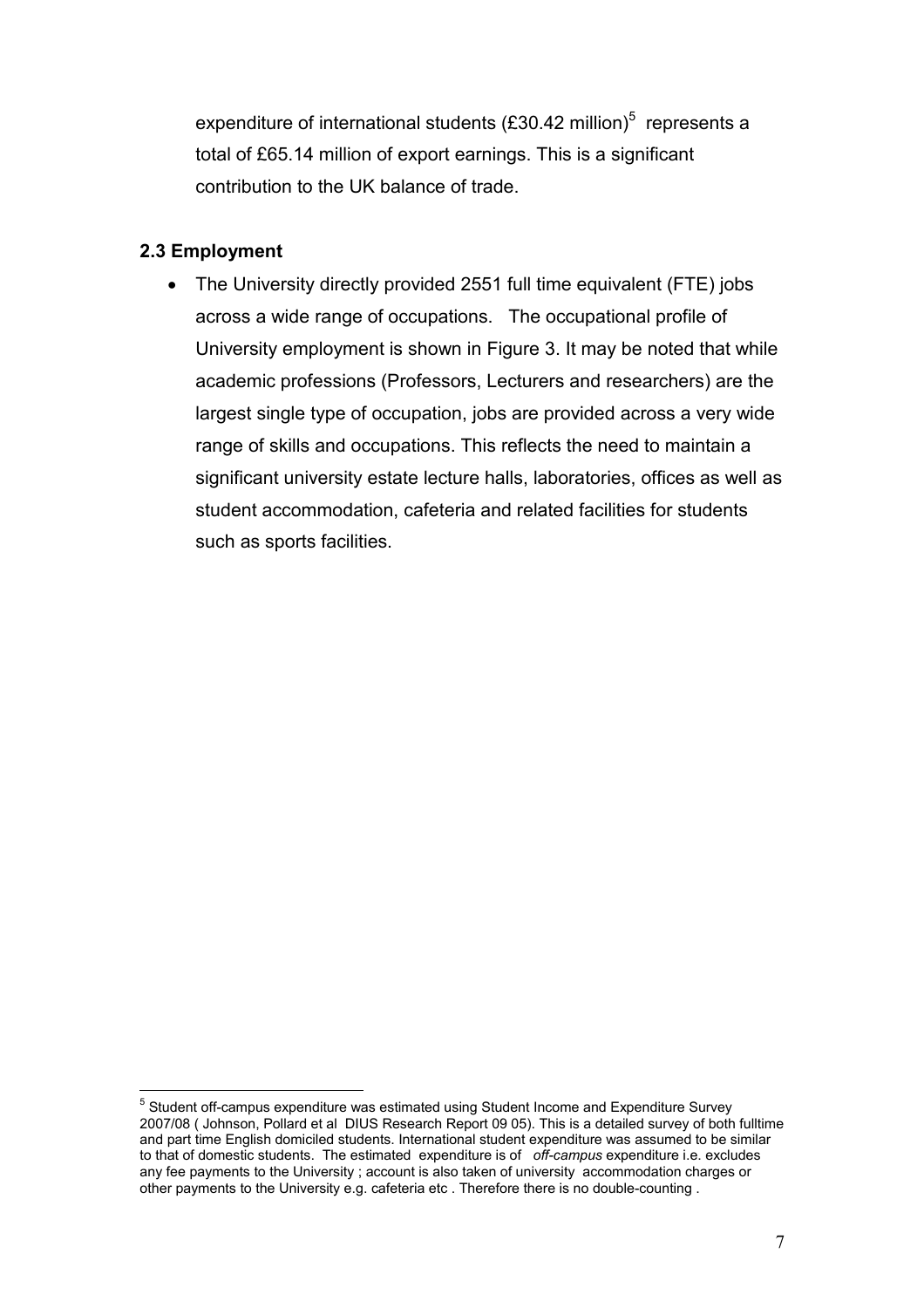



Source: HESA Resources in Higher Education Institutions (Staff)2009/10

#### 2.4 Expenditure

- University expenditure, together with the expenditure of its staff and students generates economic activity through secondary or 'knock-on' effects, creating output and jobs in other industries. This is elaborated in Section 3.
- In 2009/10 the University' accounts show a total expenditure (including staff salaries) of just over £158 million $^6$  .

 $\overline{a}$  $^6$  As a non-profit institution, University Institutional expenditure would normally be very close to institutional income . In this study year the University generated a notable financial surplus of over £15 million, which was planned as part of the University's aims to make provision for investment in student facilities and in its estate. As a non-profit institution all surpluses are reinvested in the institution.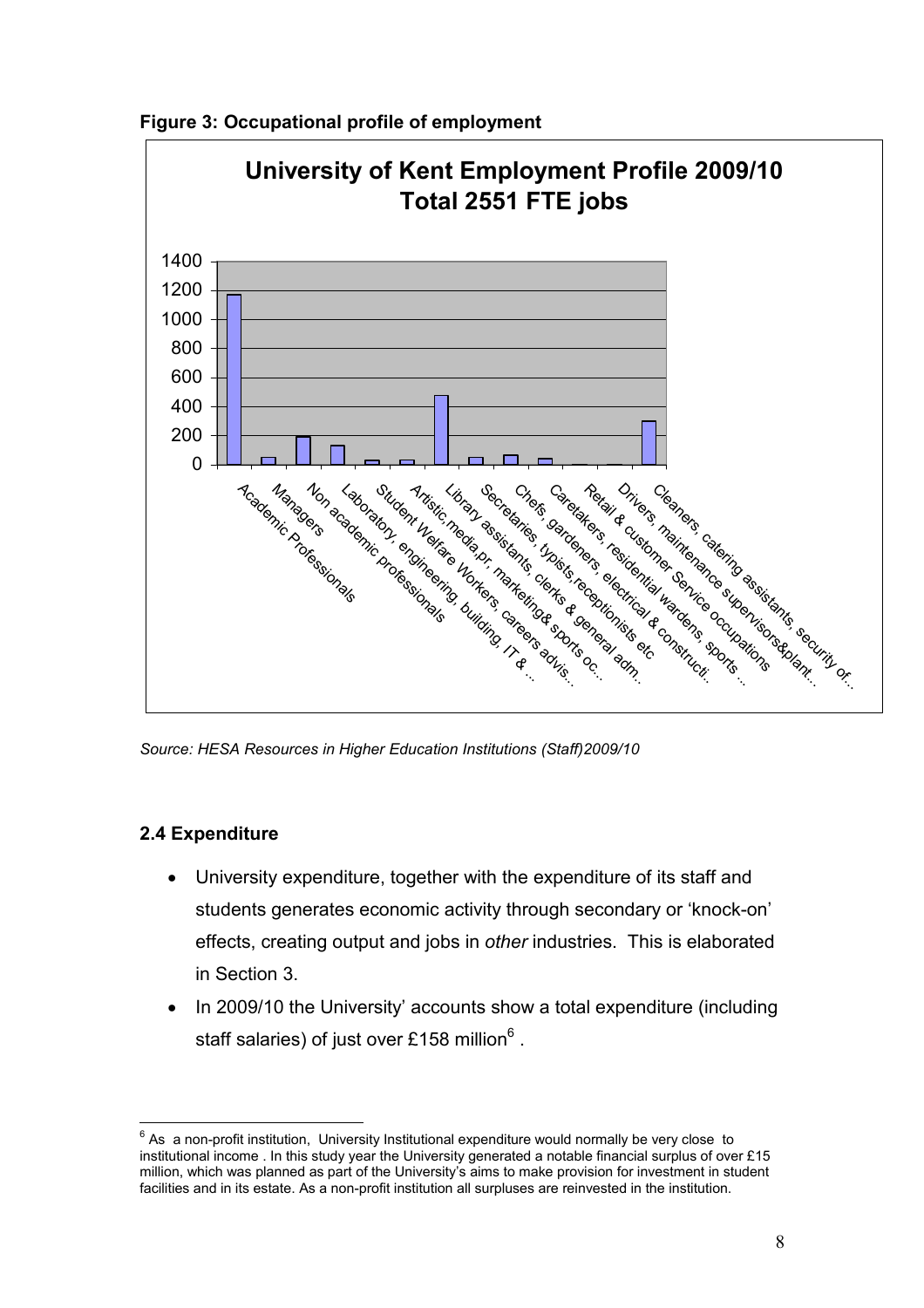#### Figure 4: University Expenditure



Source: HESA Resources in Higher Education Institutions (Finance) 2009/10

## 2.5 Students at the University of Kent

- The institution attracted 3572 students from outside the UK and these international students spent an estimated additional £30.4 million offcampus.
- In addition, the University attracted 8387 students from outside the South East, who spent an estimated £74.5 million off campus. The expenditure of these students from outside the South East can be regarded as an injection into the regional economy.
- The University also provided educational opportunities for local students, from within the South East region. 7665 locally domiciled students were registered at the University in 2009/10 and the opportunities provided by the University meant that these local students did not have to go elsewhere outside of the region to study. In that sense the University may be considered to have helped retain local students within the region. This is important of course in terms of increasing local skills base and the absorptive capacity of the region –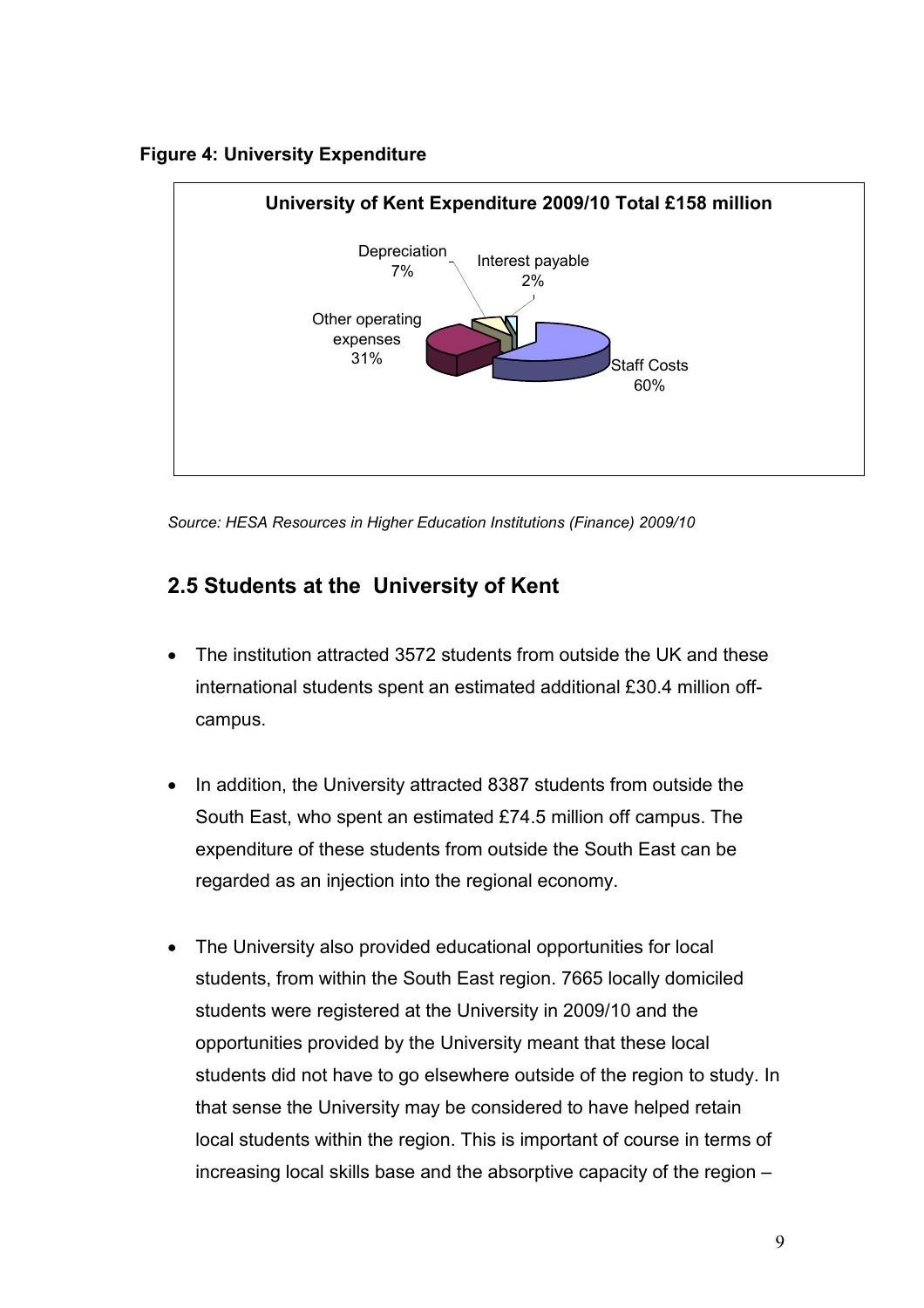the retention of students and graduates has been highlighted as an important development objective for the Kent area; Kent County Council has stated its aims to work with the Universities to encourage graduate retention in the region in order to increase the pool of skilled labour that is vital for future economic development.  $\frac{7}{ }$  Retaining students locally also means that local student spending is largely retained within the region, which is important for local businesses. The 7665 local students spent an estimated £69.2 million off campus. <sup>8</sup>

## 3. Secondary or 'Knock-on' effects on the economy

3.1 The University generates economic impact through its expenditure. Known as 'knock-on' effects, this impact is chiefly recognised as occurring in two ways:

- through the University itself buying goods and services from a wide range of suppliers ( from books and stationery to legal services, laboratory equipment to catering supplies) ; the suppliers also have to make purchases in order to fulfil the University orders and their suppliers in turn make other purchases and so on, rippling through the economy.
- through the University paying wages to its employees, who in turn spend their salaries on housing, food and other consumer goods and services. This creates income for employees in other businesses and sectors, who also spend their income and so on.

3.2 In the case of universities that are long established in a particular location, purchasing linkages will be highly developed within their host region (previous

 $\overline{a}$  $7$  Unlocking Kent's Potential Kent County Council 2009

 $8$  Total Student off campus expenditure estimates are derived from the 2009 DIUS Student Income and Expenditure Survey 2007/08 (Johnson, Pollard et al). Estimates are based on the recorded median personal /living costs expenditure of students and the totals take account of the characteristics of each group attending the University in terms of the proportion of fulltime or part-time students. The total personal expenditure is further adjusted downwards to exclude monies that may have been paid to the University for accommodation or other 'campus' expenditure. This is to ensure no double-counting.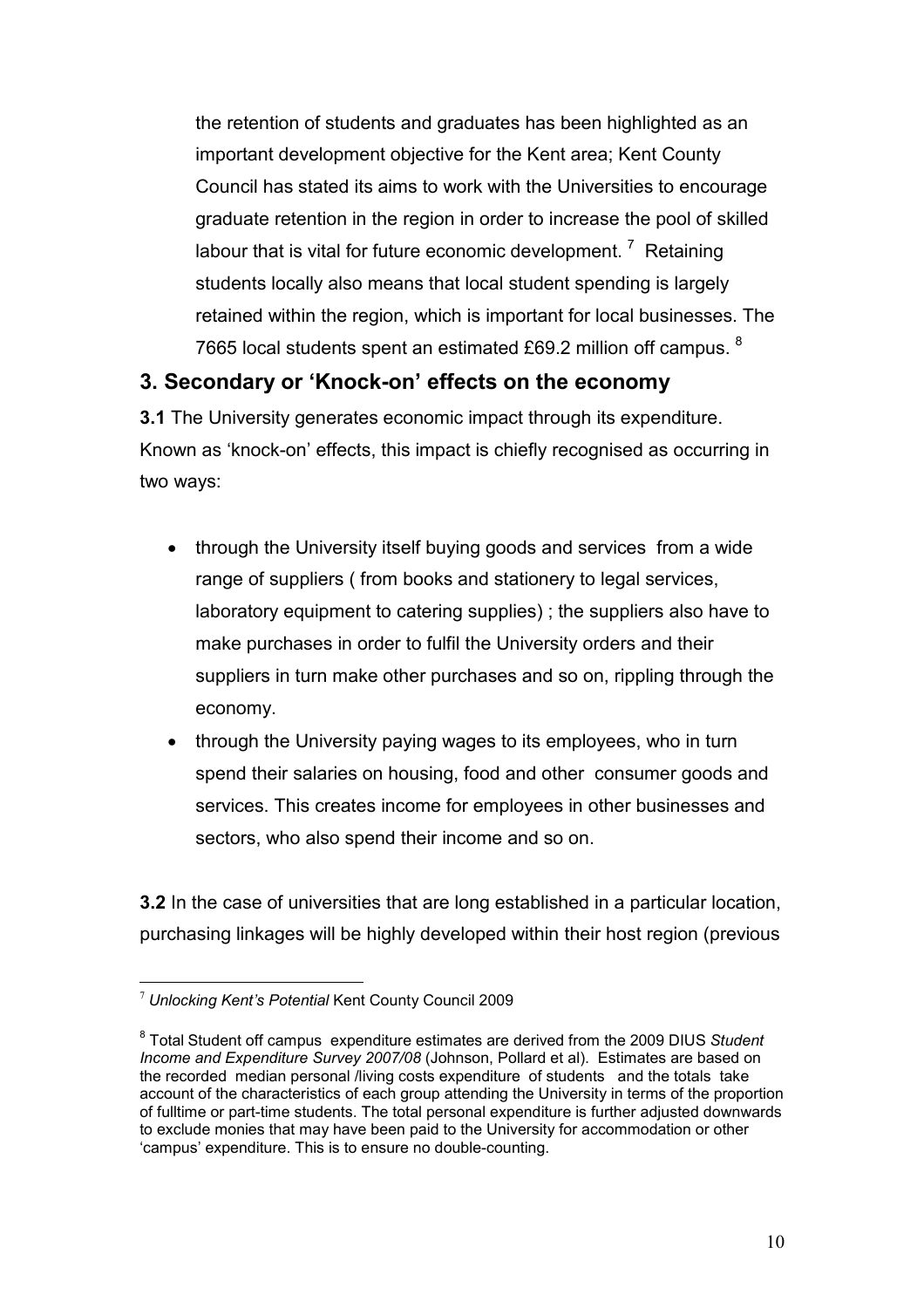studies of universities in the UK have shown that universities have a relatively high propensity to spend on UK, rather than imported, goods and services, generating greater regional economic impact than businesses that rely more heavily on imports<sup>9</sup>.) The University has been established for 50 years and its strong local presence will be likely to enhance its local impact. Staff and student expenditure tends to follow a different, more consumer oriented pattern , but staff and student expenditure will have a higher proportion of expenditure on imported consumer goods and goods from elsewhere in the UK ( e.g. through online shopping) but there is still an observable reliance on local goods and services – from coffee shops , pubs, restaurants, fast food outlets, taxi services or personal services such as hairdressing etc. The 'snapshot' analysis of the impact of expenditure will reflect the composition of those linkages.

3.3 In this particular study, the impact of the University expenditure on the UK as a whole was modelled and then analysis made of the proportion of that impact accruing to the South East region. This took into account the business and industry structure of the South East as well as consideration of purchases that are most likely to be 'local'. The South East Region is defined as the Government Office region for the South East ( London is not included.)

#### 3.4 Output generated

• The University's own output in 2009/10 was £173 million.<sup>10</sup> Through 'knock-on' effects in that year the University generated an additional £218.66 million in other industries throughout the UK, with the majority (£187.89 million) accruing in South East Industries. Within the South East itself a significant proportion would be likely to accrue to the immediate Kent and Medway areas surrounding the Canterbury and Medway campuses because of the highly localised nature of supply of certain commodities, notably in the areas of consumer services and small business services.

 9 See McNicoll, 1995 & 1997 Kelly et al 2006, 2009

 $10$  Institutional revenue equates to institutional output.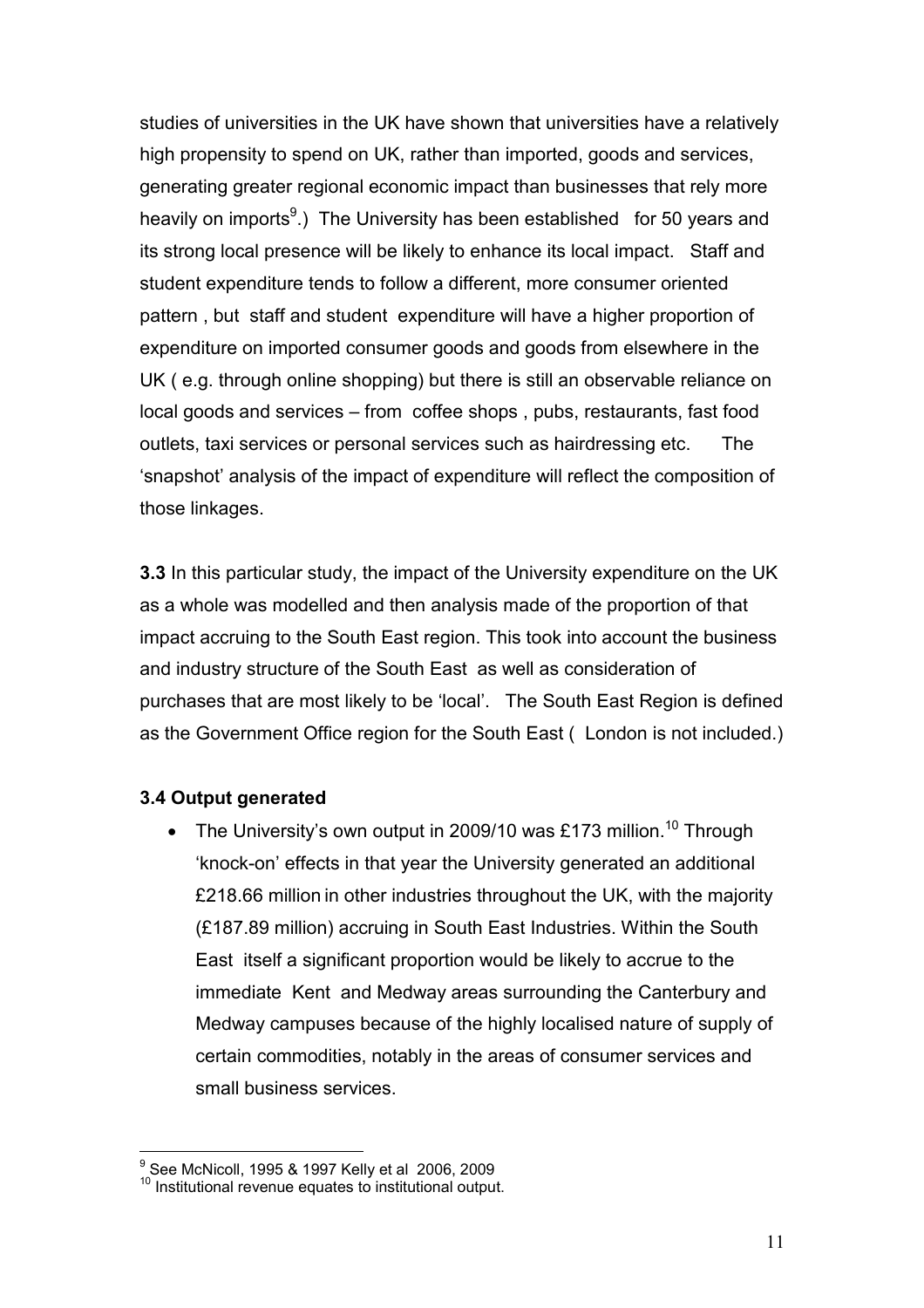

#### Figure 5: Total Output generated by the University

#### Source: UUK modelling system (2009) analysis

3.5 The secondary ( or 'knock-on' impact was spread across a range of other industries, with an emphasis on manufacturing, wholesale and retail, and business activities. The spread of impact is determined by the types of goods and services bought by the University and its staff – as well as from whom they are bought. The University may buy laboratory equipment direct from a manufacturer, for instance, or through a wholesaler. They may purchase legal services from a local firm of Solicitors. University staff expenditure tends to be more oriented towards consumer goods and services, many of these from local companies and shops. Figure 6 shows the pattern of output impact across industries.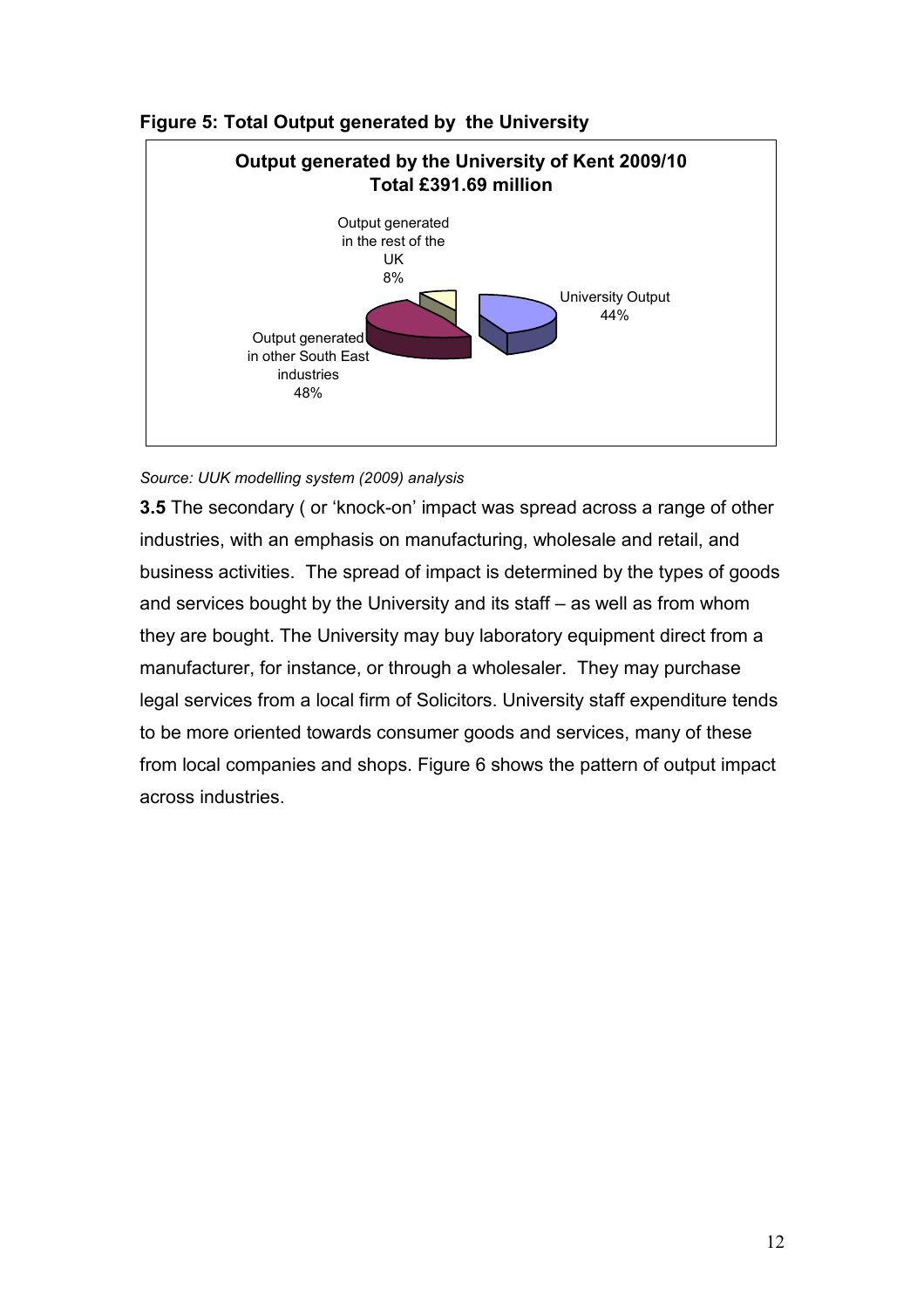Figure 6: Secondary ( 'knock-on') output generated by the University of Kent

|                         | <b>OUTPUT £M</b><br><b>South East</b> | <b>OUTPUT</b><br><b>£MN</b> | <b>TOTAL</b><br><b>SECONDARY</b> |
|-------------------------|---------------------------------------|-----------------------------|----------------------------------|
| <b>SECTOR</b>           | <b>Region</b>                         | <b>Rest of UK</b>           | <b>OUTPUT</b>                    |
| Agriculture,            |                                       |                             |                                  |
| <b>Forestry and</b>     |                                       |                             |                                  |
| <b>Fishing</b>          | 3.59                                  | 0.17                        | 3.76                             |
| Mining and              |                                       |                             |                                  |
| Quarrying               | 1.52                                  | 0.59                        | 2.12                             |
| Manufacturing           | 34.79                                 | 12.50                       | 47.29                            |
| <b>Electricity, Gas</b> |                                       |                             |                                  |
| and Water               |                                       |                             |                                  |
| <b>Supply</b>           | 5.22                                  | 1.55                        | 6.77                             |
| <b>Construction</b>     | 9.46                                  | 1.19                        | 10.65                            |
| <b>Wholesale and</b>    |                                       |                             |                                  |
| <b>Retail Trade</b>     | 22.81                                 | 0.50                        | 23.31                            |
| <b>Hotels and</b>       |                                       |                             |                                  |
| <b>Restaurants</b>      | 4.87                                  | 0.86                        | 5.73                             |
| <b>Transport</b>        |                                       |                             |                                  |
| <b>Storage and</b>      |                                       |                             |                                  |
| <b>Communication</b>    | 14.98                                 | 3.10                        | 18.08                            |
| <b>Financial</b>        |                                       |                             |                                  |
| <b>Intermediation</b>   | 15.96                                 | 2.26                        | 18.22                            |
| <b>Business</b>         |                                       |                             |                                  |
| <b>Activities</b>       | 53.36                                 | 3.46                        | 56.82                            |
| <b>Public</b>           |                                       |                             |                                  |
| <b>Administration</b>   | 15.65                                 | 0.02                        | 15.67                            |
| <b>Other Services</b>   | 5.68                                  | 4.58                        | 10.26                            |
| <b>TOTAL</b>            | 187.89                                | 30.77                       | 218.66                           |

Source: UUK modelling system (2009) analysis

3.6 The impact is generated by University expenditure and by studying the volume of impact generated by 2009/2010 university activity it is possible to calculate 'multipliers.' Analysis of the output impact enabled Type II output multipliers for the University to be derived. These were:

- UK: 2.26
- South East Region 2.09

3.7 In other words, for every £1 million of University output a further secondary output impact of £1.09 Million in the South East region is generated plus a further £0.17 million outside the South East in the rest of the UK.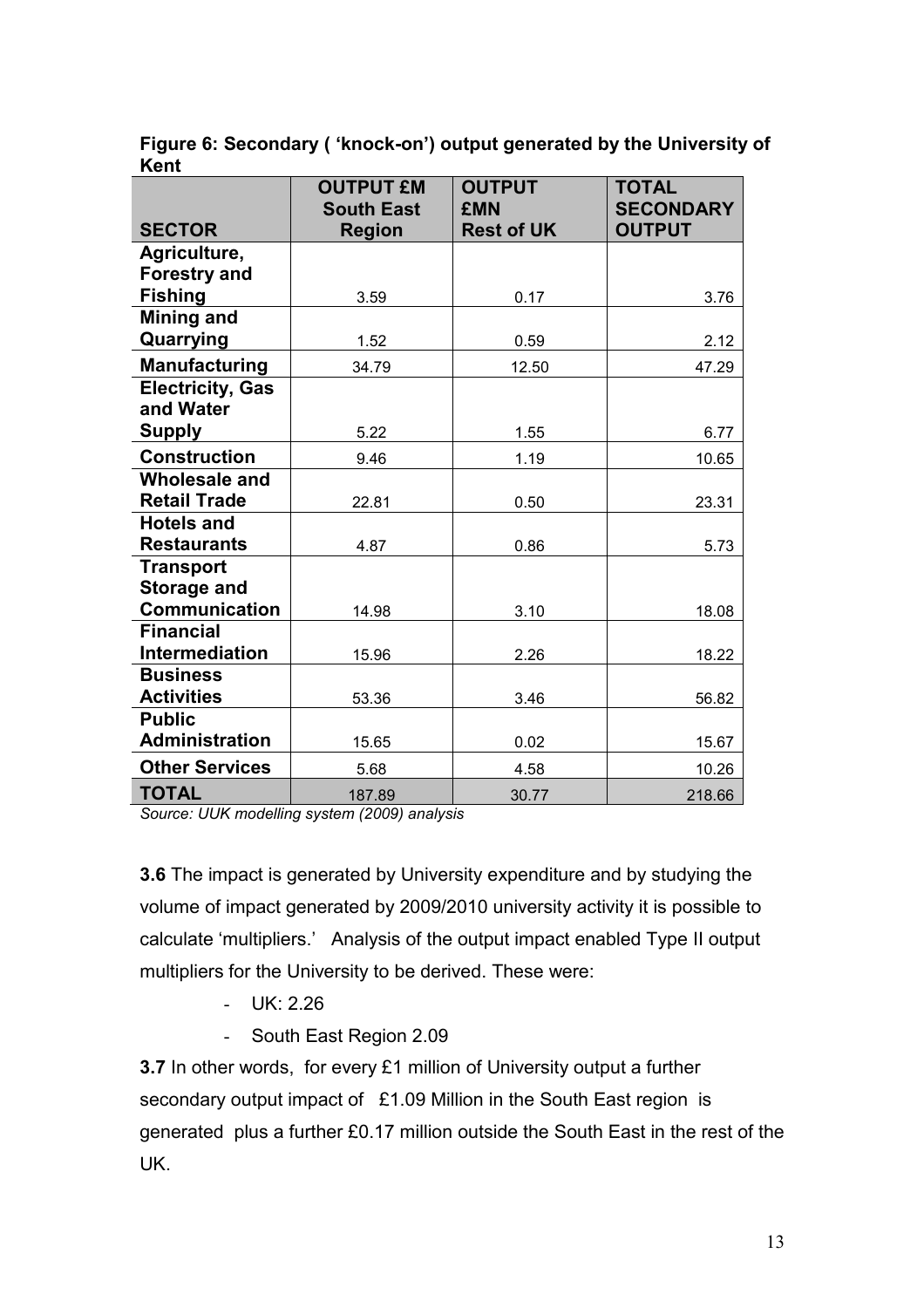#### 3.8 Employment generated

- In addition to directly providing 2551full time equivalent (FTE) jobs, university expenditure generated additional jobs in other parts of the economy.
- Over 2436 more FTE jobs were generated outside the University. The majority of the additional jobs (2172) are generated in the South East.

Employment generated by the University of Kent 2009/10 Total 4987 jobs (FTE) University of Kent Direct Employment 51% Jobs generated in other South East Industries 44% Jobs generated in the rest of the UK 5%

Figure 7: Employment generated by the University of Kent

Source: UUK modelling system (2009) analysis

3.9 Figure 8 below shows the other industries within which the additional jobs would be generated. This pattern of employment generated has a particular emphasis on the manufacturing, wholesale and retail trade and business activities. This is because of a combination of two major factors – that the University had a relatively high output impact in these areas and also that these industries tend to be relatively labour intensive.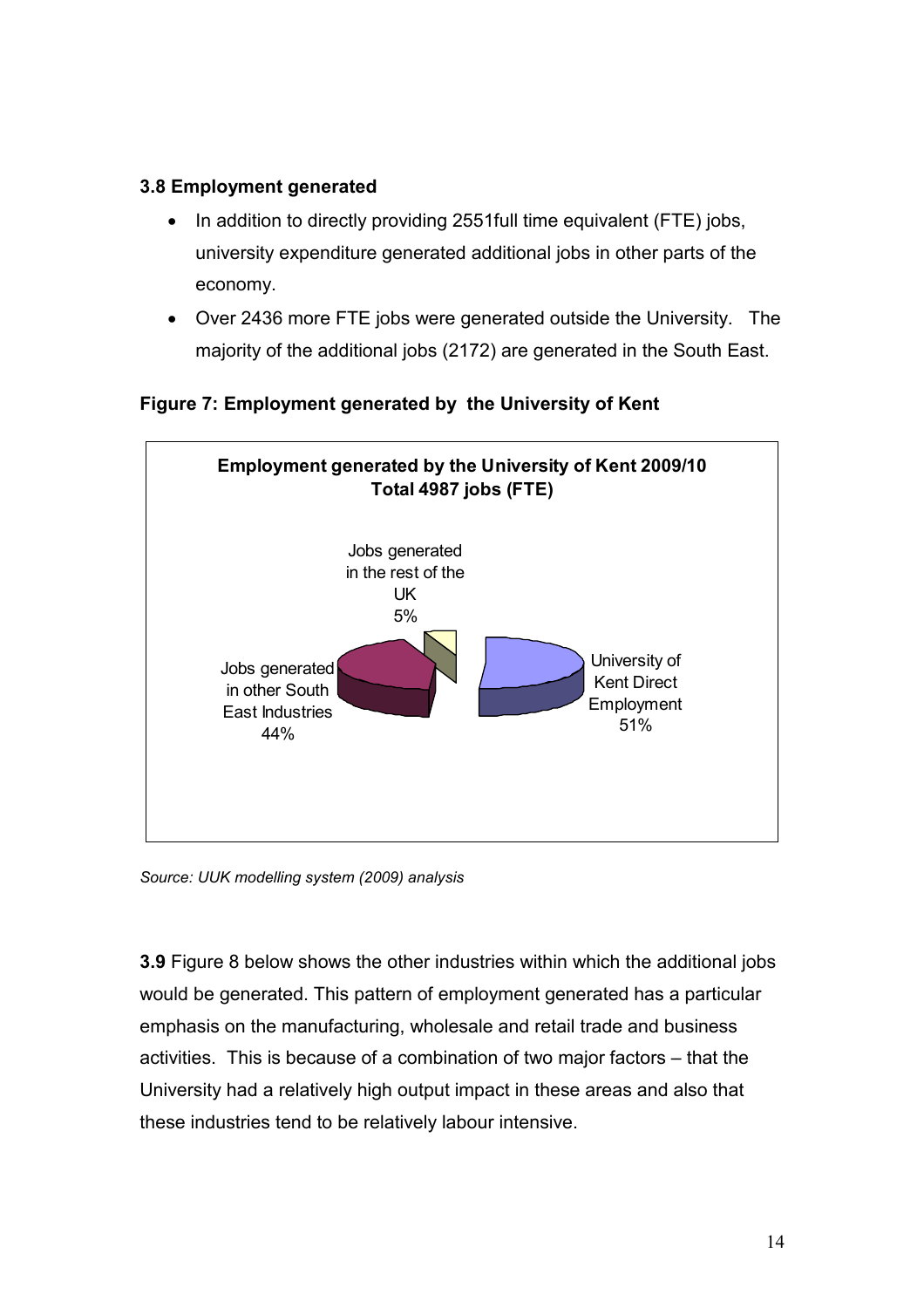#### Figure 8: Secondary employment generated by University of Kent expenditure

|                         | <b>FTE</b><br><b>Employment</b>    | <b>FTE</b>                             | <b>TOTAL</b><br><b>FTE</b><br><b>Secondary</b> |
|-------------------------|------------------------------------|----------------------------------------|------------------------------------------------|
| <b>SECTOR</b>           | <b>South East</b><br><b>Region</b> | <b>Employment</b><br><b>Rest of UK</b> | <b>Employment</b><br>in UK                     |
| Agriculture,            |                                    |                                        |                                                |
| <b>Forestry and</b>     |                                    |                                        |                                                |
| <b>Fishing</b>          | 28                                 | $\overline{2}$                         | 30                                             |
| <b>Mining and</b>       |                                    |                                        |                                                |
| Quarrying               | 11                                 | 14                                     | 24                                             |
| <b>Manufacturing</b>    | 224                                | 88                                     | 312                                            |
| <b>Electricity, Gas</b> |                                    |                                        |                                                |
| and Water               |                                    |                                        |                                                |
| <b>Supply</b>           | 6                                  | $\overline{2}$                         | 8                                              |
| <b>Construction</b>     | 94                                 | 12                                     | 106                                            |
| <b>Wholesale and</b>    |                                    |                                        |                                                |
| <b>Retail Trade</b>     | 458                                | 16                                     | 474                                            |
| <b>Hotels and</b>       |                                    |                                        |                                                |
| <b>Restaurants</b>      | 151                                | 27                                     | 177                                            |
| <b>Transport</b>        |                                    |                                        |                                                |
| <b>Storage and</b>      |                                    |                                        |                                                |
| <b>Communication</b>    | 134                                | 15                                     | 150                                            |
| <b>Financial</b>        |                                    |                                        |                                                |
| Intermediation          | 122                                | 8                                      | 131                                            |
| <b>Business</b>         |                                    |                                        |                                                |
| <b>Activities</b>       | 598                                | 28                                     | 626                                            |
| <b>Public</b>           |                                    |                                        |                                                |
| <b>Administration</b>   | 261                                | 13                                     | 274                                            |
| <b>Other Services</b>   | 84                                 | 39                                     | 123                                            |
| <b>TOTAL</b>            | 2172                               | 264                                    | 2436                                           |

Source: UUK modelling system (2009) analysis

3.10 As with the analysis of output impact, it is possible to calculate 'multiplier' values.

- The Type II employment multipliers derived for the University were observed to be as follows:
	- UK: 1.96
	- South East: 1.85
- In other words, for every 100 direct full time equivalent (FTE) job created in the University itself, another 96 jobs would be generated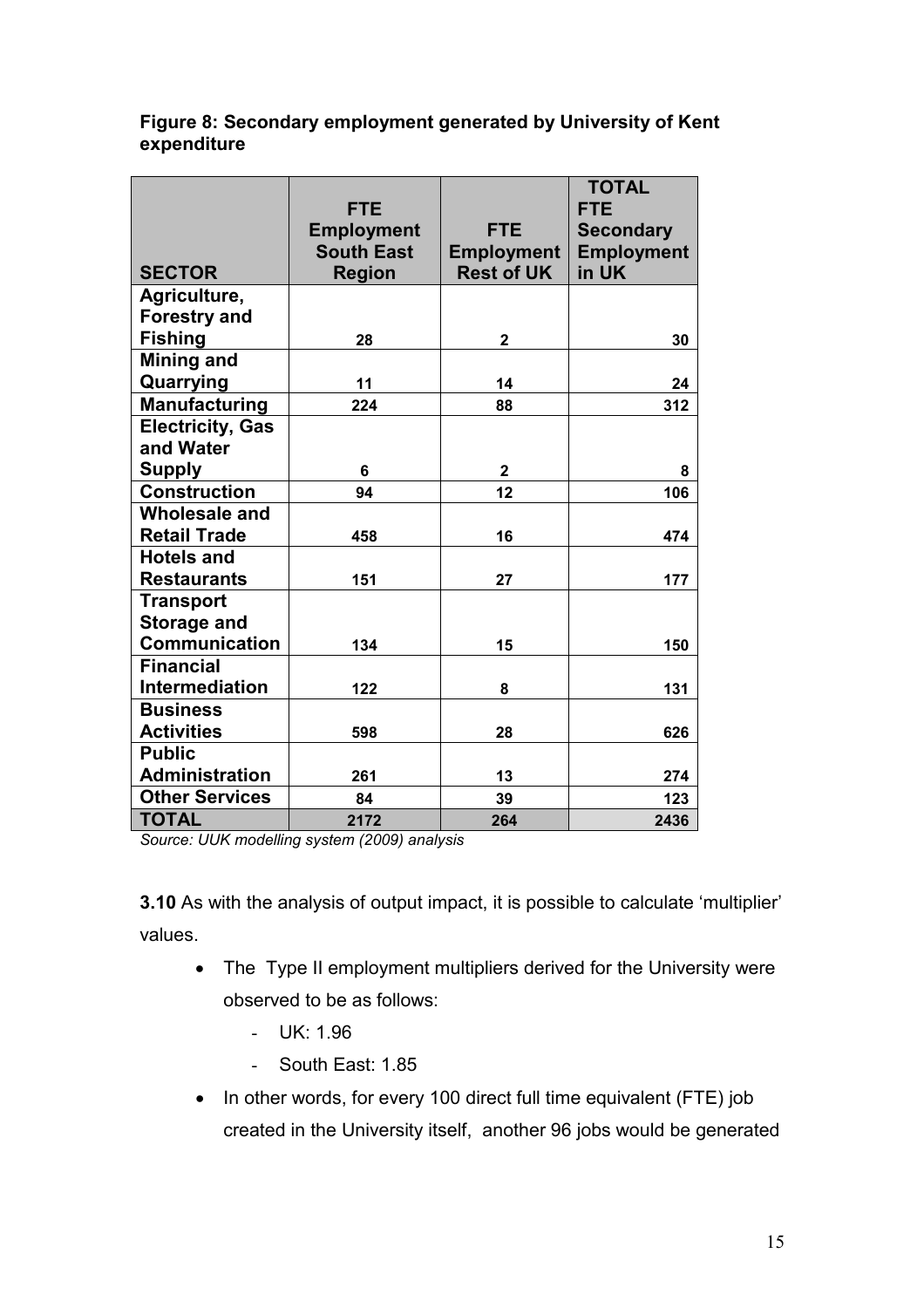in the UK outside the University, 85 of which would be in the South East Region .

- The total UK employment impact of £1M received by University of Kent is 28.83 FTE jobs. Every £1 M of University output  $11$  creates:
	- 14.75 FTE jobs directly in the University
	- plus 12.55 FTE additional ( secondary impact) jobs in the South East
	- plus 1.53 FTE secondary impact jobs outside the South East in the rest of the UK

3.11 The University's employment impact on the South East can be seen to be significant for a single enterprise, with the University itself providing 2551full time equivalent jobs and its expenditure estimated to generate a further 2172 jobs in the South East .

3.12 Section 2 (Figure 3) had shown how the University's employment profile covered the full range of skills and qualification levels. By translating the University's employment profile into Standard Occupational Classifications it is possible to compare the profile of the University's own employment with that generated outside the University by its expenditure. Figure 9 compares the University's occupational profile with that of the employment created outside the University in the South East and in the rest of the UK.

 $\overline{a}$  $11$  Institutional output is defined as institutional revenue or 'turnover'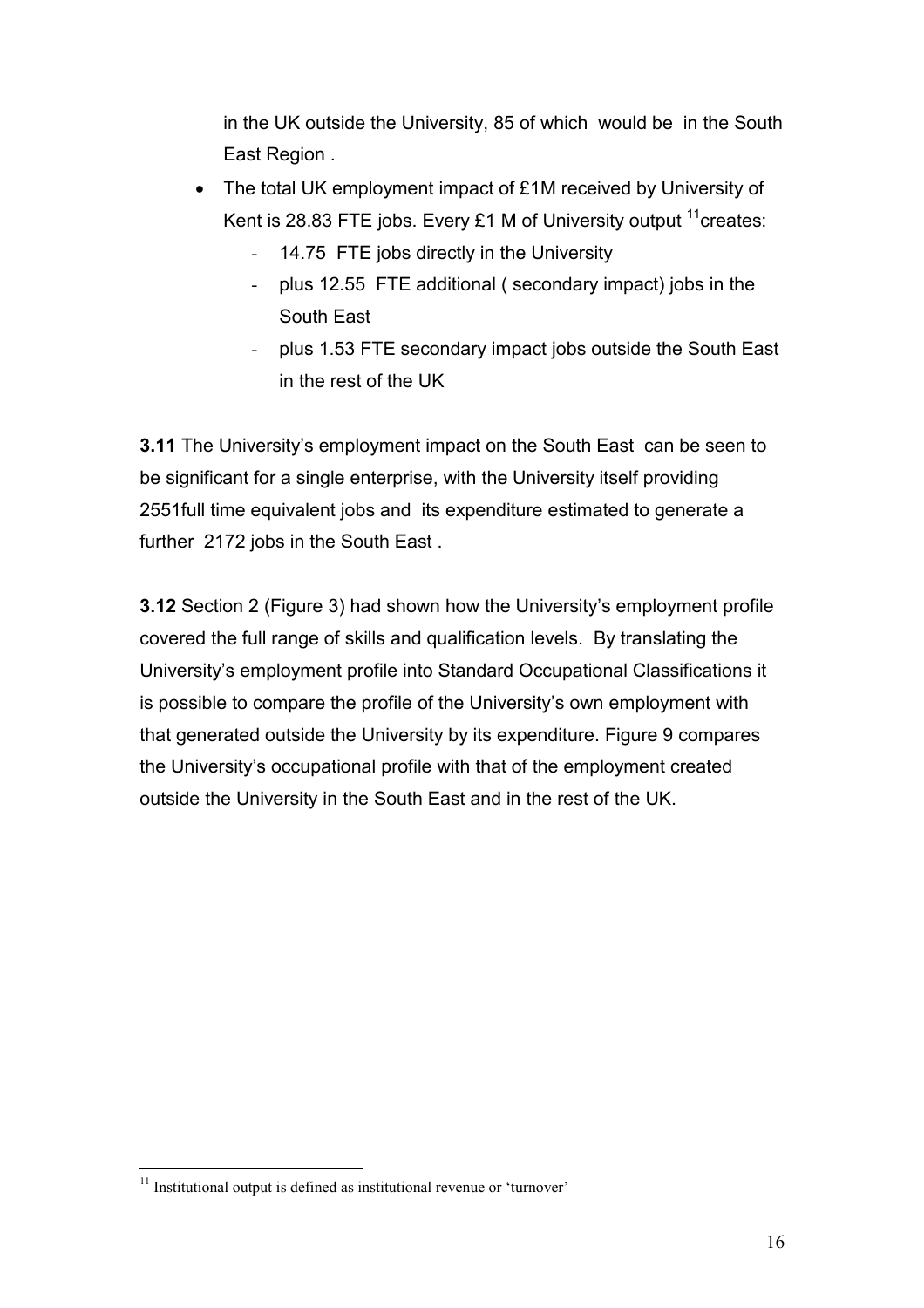

#### Figure 9: Comparison of the University's occupational structure with that of the secondary employment generated.

Source: HESA 2010 Staff data and UUK modelling system (2009)analysis

As figure 9 illustrates, the University employment profile is relatively specialised in high skilled 'white collar' jobs compared to jobs in the rest of the economy. The recent Kent & Medway scoping report<sup>12</sup> for the local economic assessment identified the universities as being important for promoting innovation and increased levels of knowledge intensity in the region – the knowledge intensive nature of University activity is reflected in its employment profile.

## 4. The impact of student expenditure

4.1 As well as providing educational opportunities for local students in the South East region students, the University attracts a substantial number of

 $\overline{\phantom{a}}$  $12$  See: Kent & Medway Local Economic Assessment Scoping Report 2010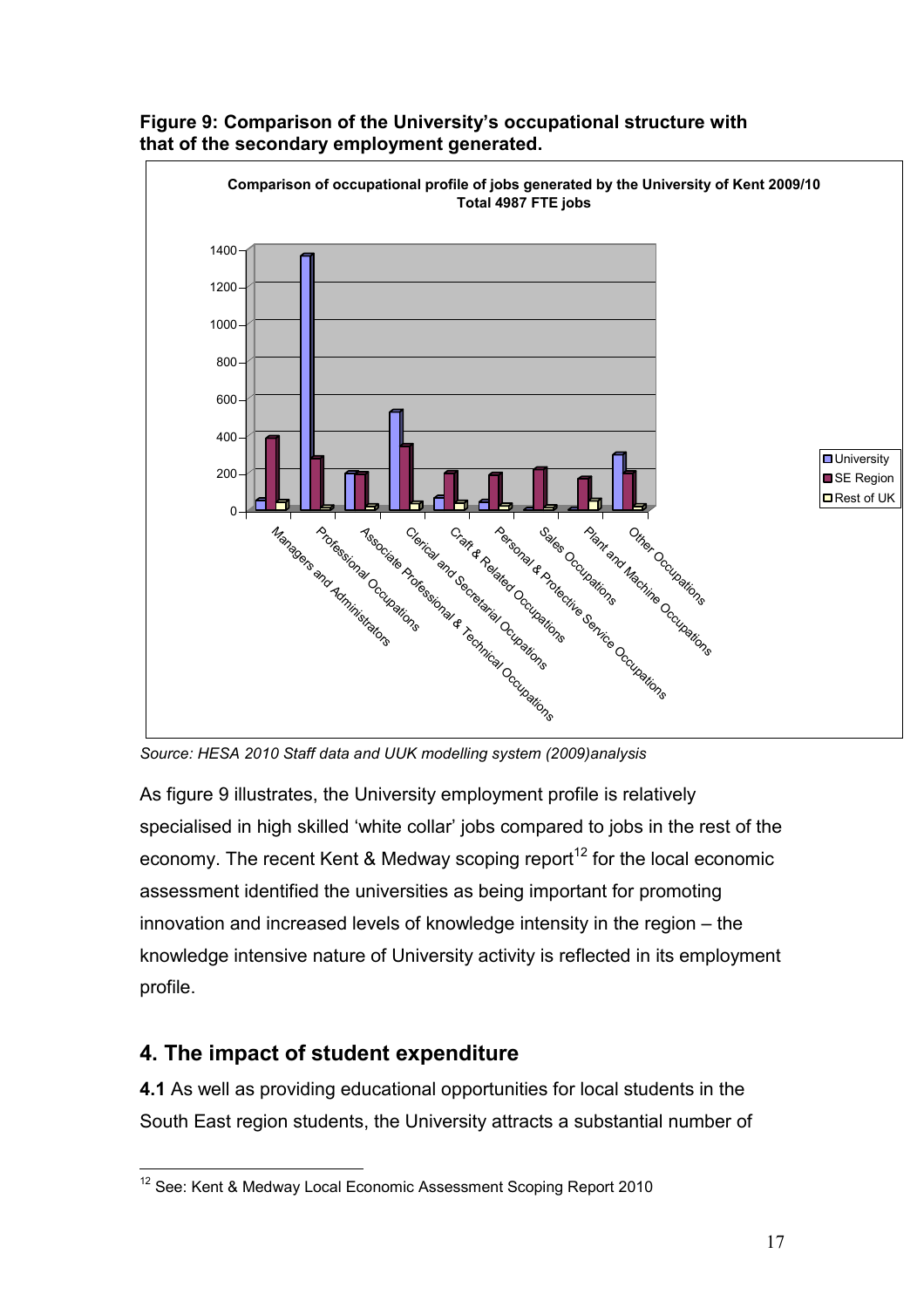students from the rest of the UK and from overseas. The University of Kent attracts 43% of its domestic student population from outside the South East, (from the rest of the UK) and 18% from other countries. This aspect of the University is of considerable potential value to the region, helping it to achieve regional development goals particularly in relation to cultural development and tourism and the strategic promotion of Kent as a Visitor destination.<sup>13</sup> The University has a strong international focus, with links across Europe and in the rest of the World. It is widely promoted as the 'UK's European University' ,has international campuses and a long tradition of encouraging student exchange and mobility. Students studying at Kent who come from outside the region can be regarded as 'long stay visitors', spending money in the region. They also attract and regularly pull in short stay leisure visitors (parents, relations, friends) who spend money on hotel accommodation and local amenities. Active alumni networks can also help make such benefits a longer lasting phenomenon, attracting alumni back to the region and strengthening international links. The University has been actively developing its alumni networks, particularly international networks in the USA, Hong Kong and China.

Another point worth noting, although it is not the focus of this study, is that the University has a very positive role to play in the promotion of business tourism. Universities are frequently pivotal in attracting conference business and high spending conference visitors to a region. Many UK regions have established 'conference ambassador programmes' to support university staff in persuading major learned societies to bring their annual conferences (frequently very large conferences) to their host city or region.<sup>14</sup> The current 'visitor economy' for Kent has been estimated as being worth around £2.5

 $\overline{\phantom{a}}$ 

 $13$  Promotion of Kent as a visitor destination is one of the aims in Unlocking Kent's potential Kent County Council 2009

 $14$  These programmes tend to be run by the Tourism and Conference Bureaus and involve as many academics and other professionals as possible – in this way they are different from the 'Kent Ambassador' programme which appears to be more 'high level figure head'-focussed . For one example of a conference ambassador programme , see the Sheffield programme : http://conference.welcometosheffield.co.uk/ambassadors/what-is-a-conference-ambassador Another example is the one just launched by the English Riviera: http://www.rivieracentre.co.uk/news/item/call-for-conference-ambassadors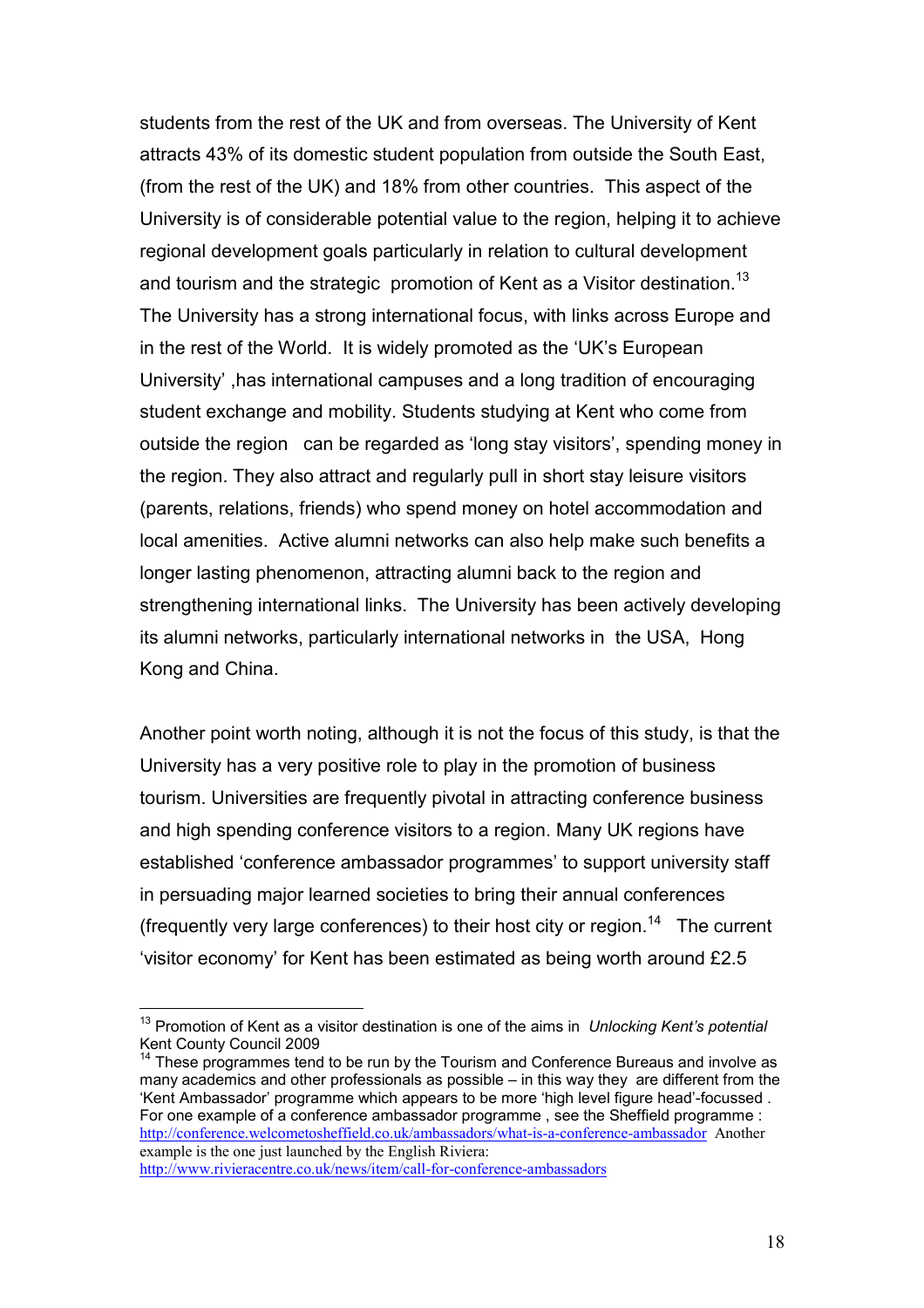billion<sup>15</sup> and the University of Kent is very well placed to help expand this business.

# University of Kent Student Profile by Domicile of Origin 2009/10 Total Number (Headcount) 19624 students South East 39% Rest of UK 43% Rest of EU 7% Rest of World 11%

## Figure 10: University of Kent Students by Domicile of **Origin**

## 4.2 International Student Expenditure

By attracting students from further afield to study in the region also means that the University is attracting additional money into the region and boosting export earnings.

• In 2009/10 the University of Kent attracted 3572 students from outside the UK to study in Kent. The fees paid by international students to the University are captured in the University accounts and their impact is included in analysis of the institutional impact. Payments to the University for Halls of Residence accommodation, or money spent in University cafeteria, bars etc are likewise captured in the University

Source: University of Kent Registry

 $\overline{\phantom{a}}$ <sup>15</sup> Unlocking Kent's Potential Kent County Council (2009)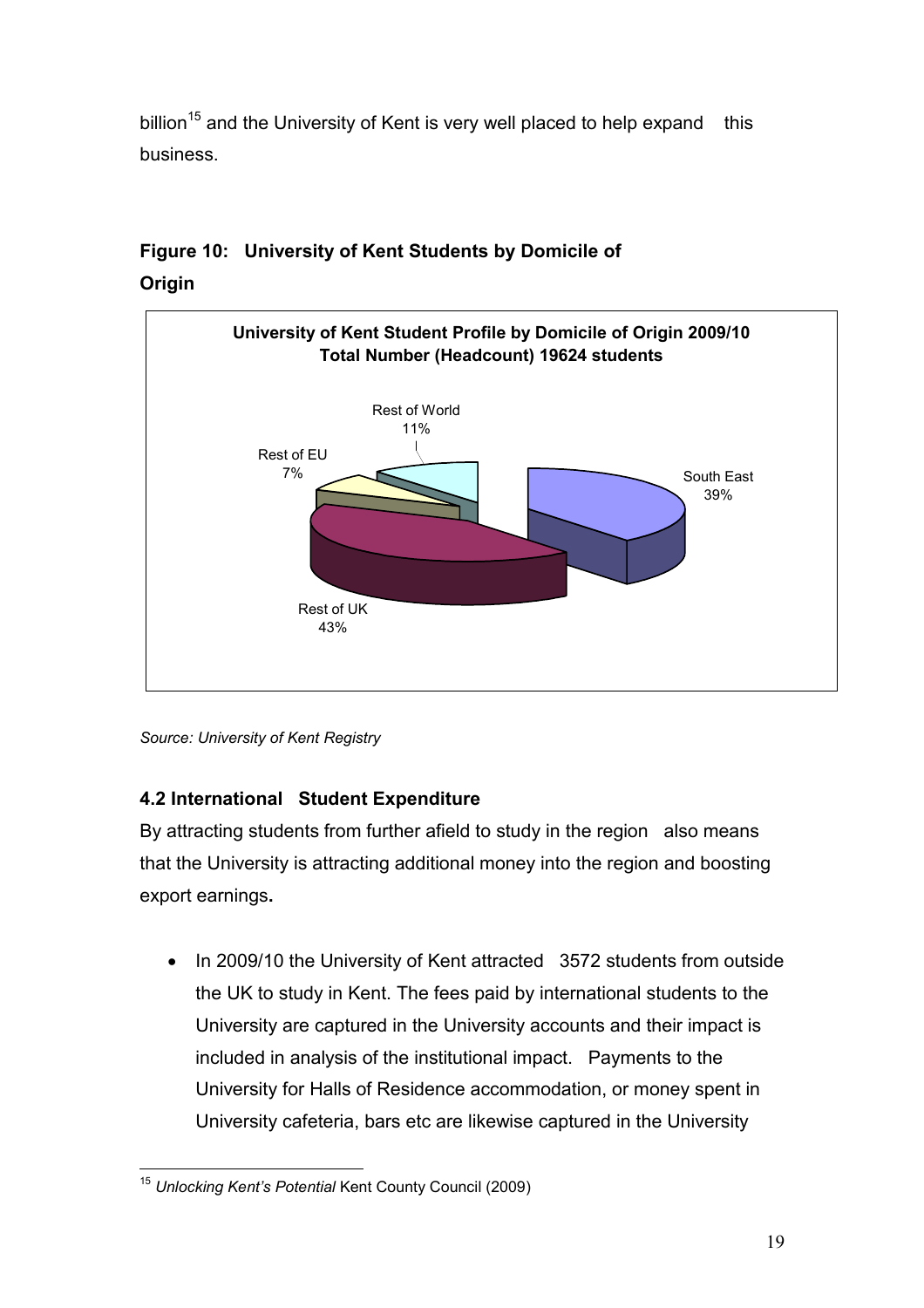impact. However, in addition to any fees or other monies they pay to the University, international students spend money off-campus. This can be on private sector rental, food, entertainment, consumer goods, travel etc. In 2009/10 this off-campus expenditure of international students was estimated as £30.4 million.<sup>16</sup> In this context 'international' includes both students from the rest of the EU and the rest of the World, as all of their expenditure can be regarded as an injection into the UK economy and are export earnings.

The off-campus expenditure of international students generated £42.71 million of output (of which £36.81 was in the South East) and over 404 full time jobs throughout the UK (of which 360 were in the South East region.)

#### 4.3 Students from the rest of the UK

- In 2009/10, 8387 students from outside the South East were registered as students at the University.<sup>17</sup> The expenditure of students from outside the South East - while it is not additional to the UK economy as a whole - can be regarded as an injection into the regional and local economies. Consideration of this element of impact is legitimate in terms of local and regional policy evaluation
- The off-campus expenditure of the 8327 students from the rest of the UK studying at the University of Kent was estimated to be £74.5 million.<sup>18</sup>
- This off-campus expenditure of students from the rest of the UK generated £90.19 million of output in the South East and over 882 jobs in the South East.

 $\overline{a}$  $16$  This estimate is based on the 2009 DIUS Student Income and Expenditure Survey, adjusted downwards to take account of any monies paid to the institution which would already be included in institutional accounts. In the absence of specific international student expenditure survey data , international students were assumed to have the same spending pattern as domestic undergraduates.

Source: University of Kent Registry

<sup>&</sup>lt;sup>18</sup> This estimate is based on the 2009 DIUS Student Income and Expenditure Survey, adjusted downwards to take account of any monies paid to the institution which would already be included in institutional accounts,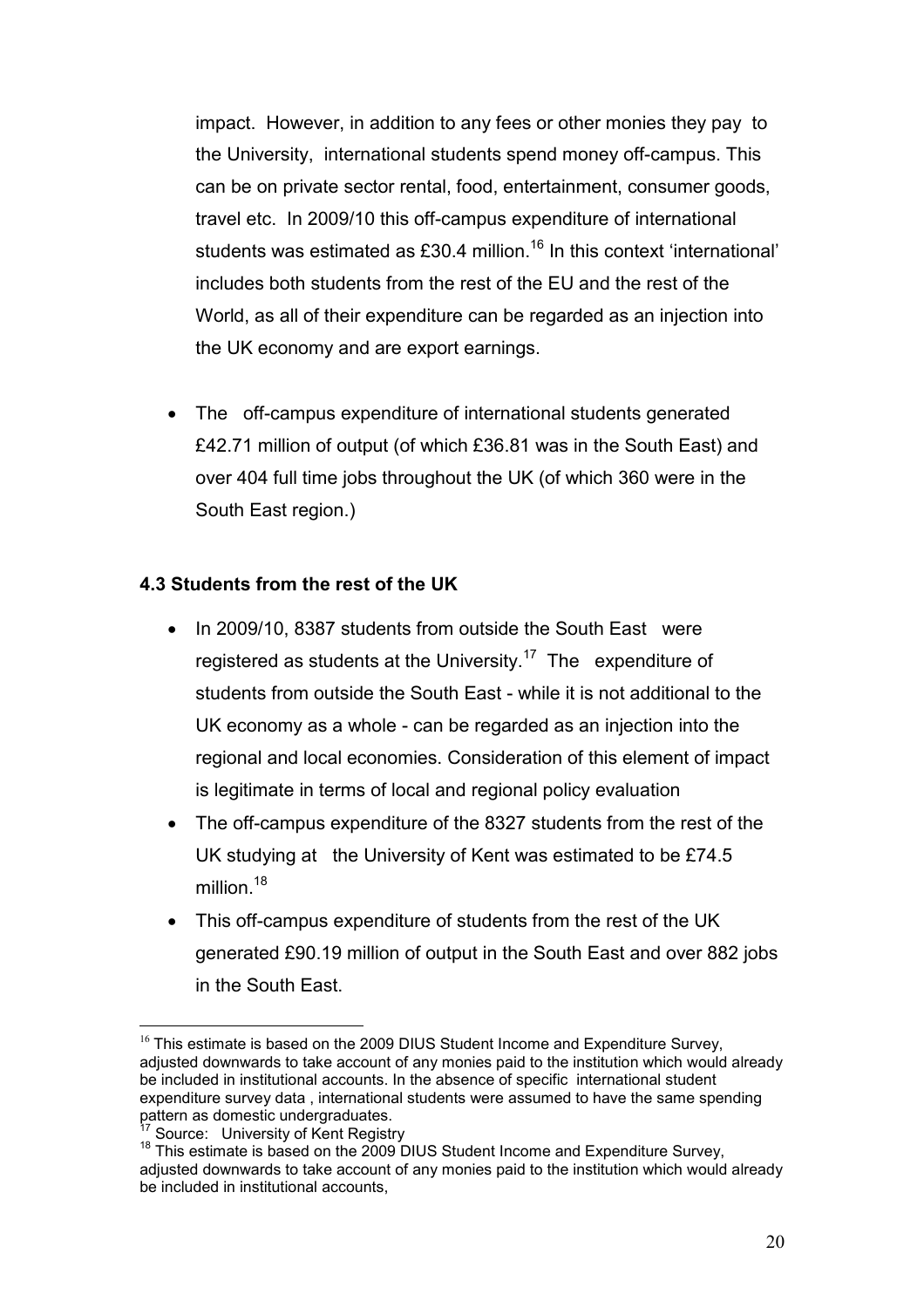#### 4.4 Local Students

- As we have seen , one of the particularly distinctive aspects of the University of Kent is its international outlook and focus. Its international outlook also brings benefits to local students , enabling local residents to have access to educational opportunities within a cosmopolitan environment and mixing with students from around the world ( students from over 120 different countries are currently studying at the University.) . In 2009/10, 7665 students from the South East region itself were registered as students at the University.<sup>19</sup> The expenditure of students from the South East is not additional to the UK or regional economy. However there is an arguable case that the University ensures that this expenditure is retained within the region, rather than the students being obliged to outside the South East to obtain the educational programmes they seek. At a local level student expenditure is always seen by local businesses as extremely important and has a visible effect on the areas surrounding a university. The most casual observer can see the plethora of bars, cafes and shops and other services that spring up to serve the student population. Local landlords also benefit from the need for rented accommodation. Therefore it is worth analysing the impact of the local student expenditure as well.
- The off-campus expenditure of the 7665 local students studying at the University of Kent was estimated to be £69.2 million.
- This off-campus expenditure of these students generated £83.81 million of output and over 820 jobs in the South East. Much of this impact is likely to accrue to the area closest to the University, to the immediate campus areas (e.g. in local bars, cafes and clubs, on local public transport and taxis, etc, in Canterbury or Medway.)

 $\overline{\phantom{a}}$ <sup>19</sup> Source: University of Kent Registry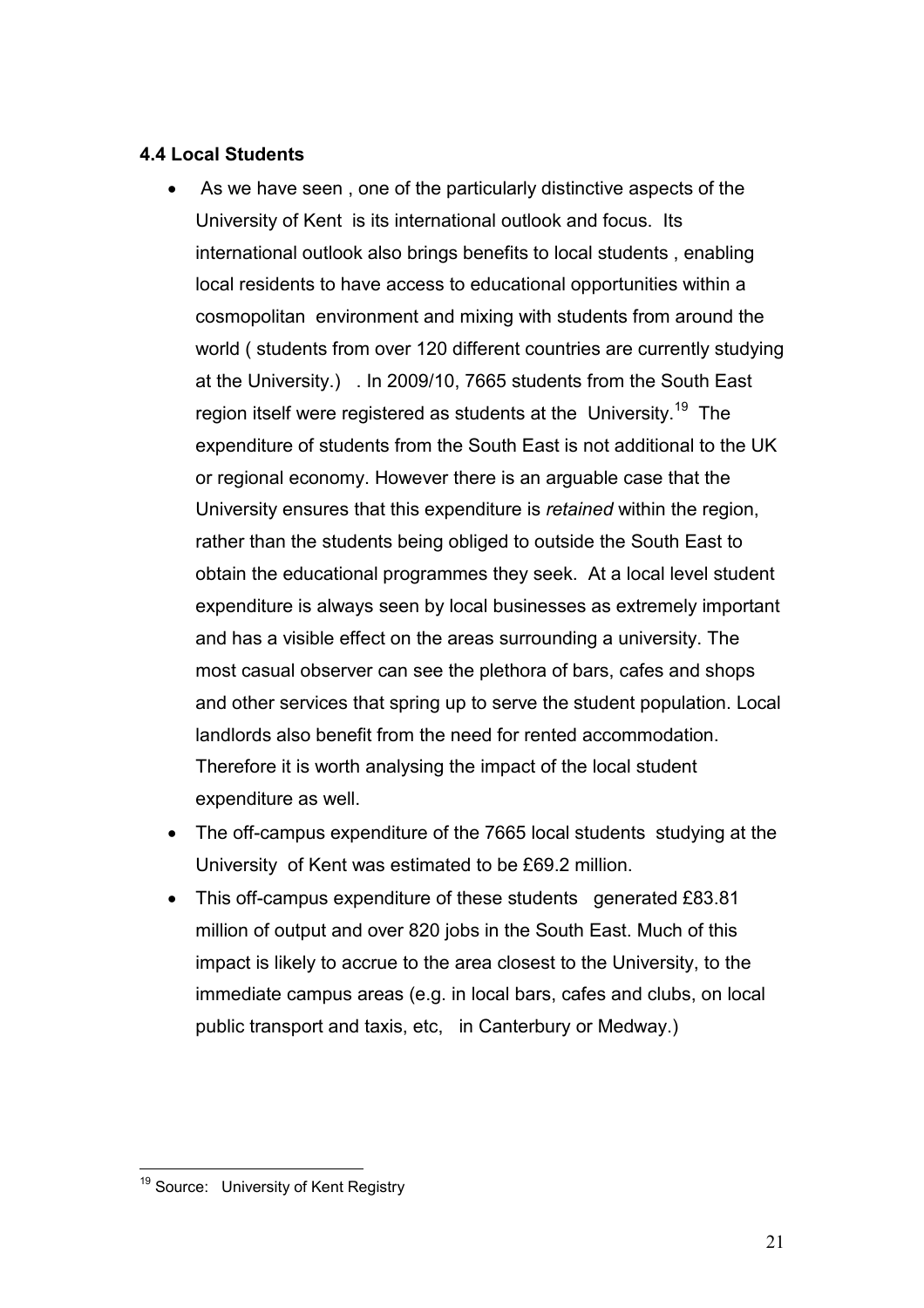## 5. Conclusions

5.1 This study focussed on the University of Kent as a business and on the economic activity generated by its expenditure. The results for the modelled analysis are summarised in Figure 11 overleaf. The study shows the University to be of significant economic importance in the South East, bringing immediate benefits to the region in terms of output generated and jobs created.

5.2 Key points to note include:

- The university directly employs over 2551 people in occupations spanning the whole spectrum of skills and qualifications.
- Institutional expenditure generates substantial additional employment and output in other UK industries.
- The University's extensive international activity makes it a global business, attracting students from outside the UK and thereby generating export earnings as well as building international partnerships and links that will be of benefit to the region as well as the University.
- The University also attracts a significant proportion of students from the rest of the UK, which brings additional benefits to the local and regional economies.
- The University's provision of educational opportunities for local students and its commitment to the surrounding community means that it also retains significant numbers of students in the local region who may otherwise have left to study elsewhere. The off-campus and personal expenditure of local students is significant, and this may be regarded as having been retained within the region.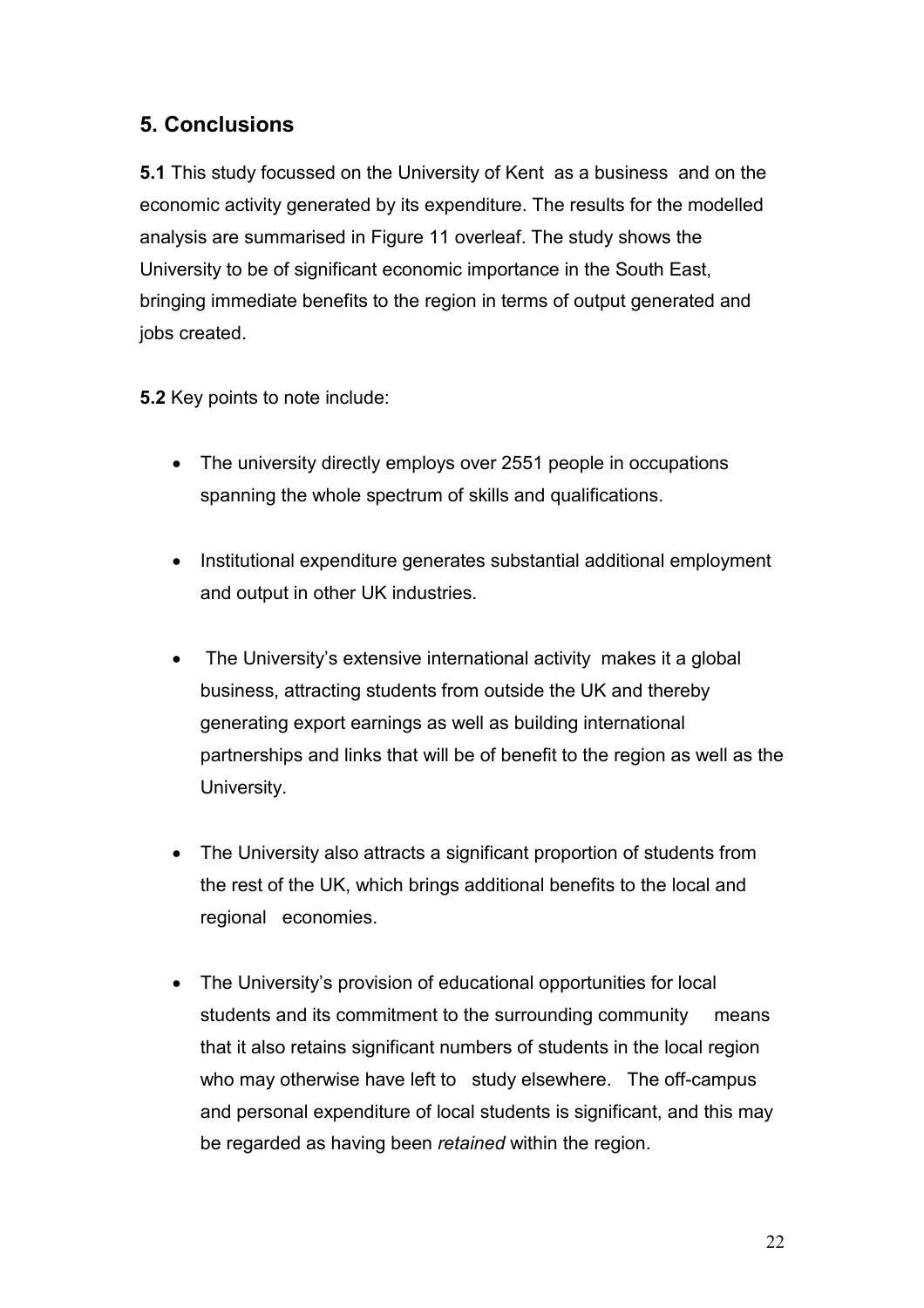|                                                                      | Total Impact of the University of Kent 2009/10 |                                                |                                                                                        |                                                                    |                                                             |  |  |  |
|----------------------------------------------------------------------|------------------------------------------------|------------------------------------------------|----------------------------------------------------------------------------------------|--------------------------------------------------------------------|-------------------------------------------------------------|--|--|--|
| Output (£ Million)                                                   |                                                |                                                |                                                                                        |                                                                    |                                                             |  |  |  |
| Category                                                             | <b>Direct</b><br>(E)<br>Mns)                   | Total<br>Knock<br><b>on</b><br>Impact<br>on UK | Of Which<br><b>Total Knock</b><br>On Impact<br>Accruing to<br>the South<br>East Region | Total<br>Impact<br>on UK<br>(Direct<br>Plus<br><b>Knock</b><br>on) | Total Impact on the<br>South East(Direct<br>plus knock-on)  |  |  |  |
| University of                                                        |                                                |                                                |                                                                                        |                                                                    |                                                             |  |  |  |
| Kent                                                                 | £173.03                                        | 218.66                                         | 187.89                                                                                 | 391.69                                                             | 360.92                                                      |  |  |  |
| Generated by<br>International<br><b>Students</b>                     | 0                                              | 42.71                                          | 36.81                                                                                  | 42.71                                                              | 36.81                                                       |  |  |  |
| Generated by<br><b>UK Students</b><br>from outside the               |                                                |                                                |                                                                                        |                                                                    |                                                             |  |  |  |
| South East<br>Generated by                                           | 0                                              | 104.64                                         | 90.19                                                                                  | 104.64                                                             | 90.19                                                       |  |  |  |
| local Students                                                       | $\pmb{0}$                                      | 97.24                                          | 83.81                                                                                  | 97.24                                                              | 83.81                                                       |  |  |  |
| <b>Total Combined</b><br>Impact of<br><b>University</b>              |                                                |                                                |                                                                                        |                                                                    |                                                             |  |  |  |
| Activity                                                             | 173.03                                         | 463.25                                         | 398.70                                                                                 | 636.28                                                             | 571.73                                                      |  |  |  |
| <b>FTE Employment</b>                                                |                                                |                                                |                                                                                        |                                                                    |                                                             |  |  |  |
| Category                                                             | <b>Direct</b><br>(FTEs)                        | Total<br>Knock<br><b>on</b><br>Impact<br>on UK | Of Which<br><b>Total Knock</b><br>On Impact<br>Accruing to<br>the South<br>East        | Total<br>Impact on<br><b>UK (Direct</b><br>Plus<br>Knock on)       | Total Impact on the<br>South East (Direct<br>plus knock-on) |  |  |  |
| University of<br>Kent                                                | 2551                                           | 2436                                           | 2172                                                                                   | 4987                                                               | 4723                                                        |  |  |  |
| Generated by<br>International<br><b>Students</b>                     | 0                                              | 404                                            | 360                                                                                    | 404                                                                | 360                                                         |  |  |  |
| Generated by<br><b>UK Students</b><br>from outside the<br>South East | 0                                              | 989                                            | 882                                                                                    | 989                                                                | 882                                                         |  |  |  |
| Generated by<br>local Students                                       |                                                |                                                |                                                                                        |                                                                    |                                                             |  |  |  |
|                                                                      | 0                                              | 919                                            | 820                                                                                    | 919                                                                | 820                                                         |  |  |  |
| <b>Total Combined</b><br>Impact of<br><b>University</b><br>Activity  |                                                |                                                |                                                                                        |                                                                    |                                                             |  |  |  |
|                                                                      | 2551                                           | 4748                                           | 4234                                                                                   | 7299                                                               | 6785                                                        |  |  |  |

 $\overline{\phantom{a}}$ 

Figure 11: The total impact of the University of Kent activity in 2009/10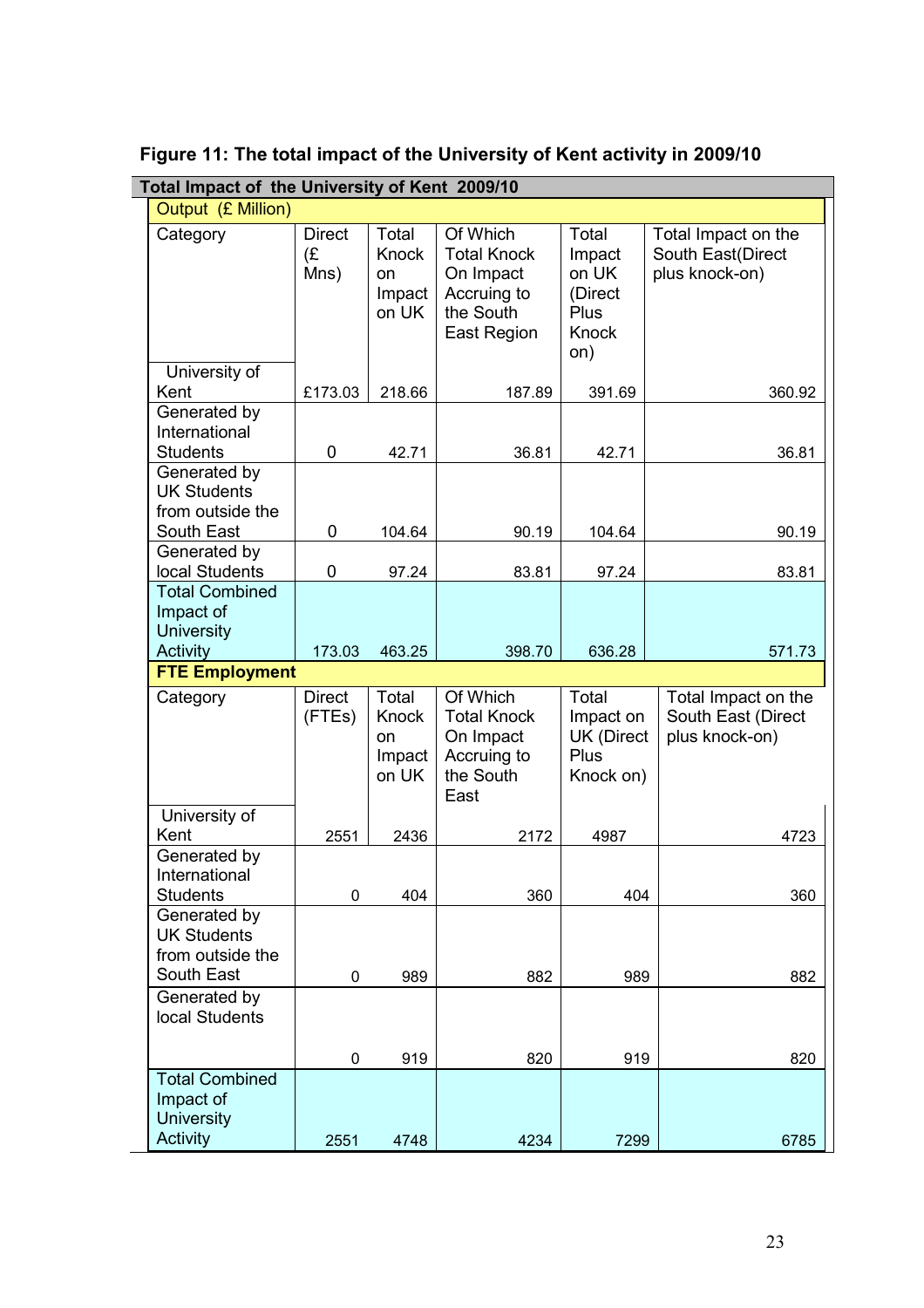5.3 This study demonstrates the baseline economic impact of the University as a large business and large employer. The University 's overall impact will also generate many wider benefits in additional to its impact as a business. The University has a 'public space' role in the area, with a commitment to encouraging community engagement through an extensive programme of public lectures and also has an active Student Volunteering programme. It is active in working with local enterprises to encourage and support local development. This includes offering innovation advice and support to business particularly with SMEs (through an 'innovation voucher' initiative, for example, whereby businesses can obtain university support and advice on a 50:50 cost sharing basis with the University.)

5.4 However the primary focus of this study was of the University as a business in itself generating economic activity. The analysis shows that in 2010/11 University activities generated nearly £572 million of output and 6785 jobs for the regional economy; it can be noted that this impact excludes the effects of university capital expenditure.<sup>20</sup> The £20 million spent by the University in  $2010/11^{21}$  on new buildings and other capital projects will have had a further positive impact on the region with job creation, particularly in the construction sector.

5.5 Overall the results clearly demonstrate that, irrespective of any wider impact generated by the nature of the University's activities, the University's expenditure and that of its staff and students have an immediate positive economic impact and this impact is significant to Canterbury, to Kent & Medway, the wider South East region and the UK as a whole.

 $\overline{a}$ 

 $20$  Only University operating expenditure in the study year is included in the modelled analysis

<sup>&</sup>lt;sup>21</sup> Source: University of Kent Finnace Office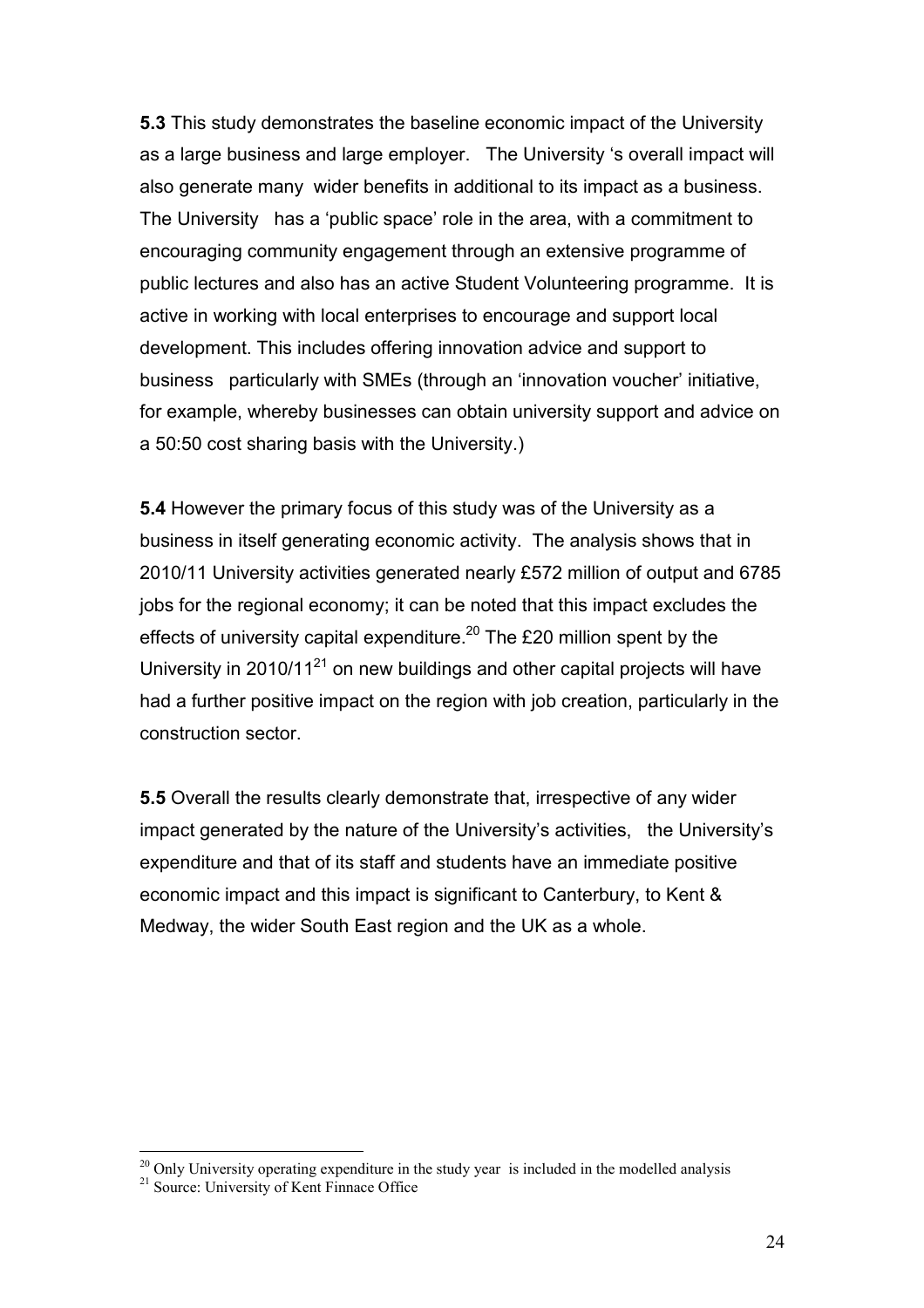## Appendix One: Methodology and Data Sources

The primary focus of the study was the University of Kent as an operating business and the impact generated by its activity during the academic and financial year 2009/10. The study also examined the impact of the off-campus expenditure of international students who were studying at the University in that year. $22$  It also analysed the additional injection into the regional economy of the expenditure of students from the rest of the UK (i.e. from outside the South East region.) A further analysis was undertaken of the impact of off-campus expenditure of local (i.e. those domiciled within the South East region) students, as the University may have retained them, and their expenditure, in the region rather than them leaving to study elsewhere. The South East Region is defined as that corresponding to the Government Office Region.

The study utilised a two-stage approach to the estimation of the economic impact of the University . The impact of the University on the UK economy was modelled, using a purpose-designed economic model of the UK. Analysis was then undertaken, using a Location Quotient approach, to estimate the share of the institutional impact on the UK likely to have accrued to the South East region.

The model used was a 'Type II' input-output model based on actual UK data derived from the 2006 UK Input-Output Tables (Office of National Statistics) together with Labour Force Survey and Annual Business Inquiry data and the 2008 UK Bluebook. The modelling system was purpose-designed for UK higher education institutions and was the new and most recent version of the Universities UK modelling system ( the first edition of which was published in 2006.) The technical specification for the model is included in The impact of universities on the UK economy Kelly, McLellan and McNicoll Universities Uk 2009.

 $\overline{a}$  $22$  In this context 'International students' refers to all students whose permanent domicile is recorded as outside the UK, including other parts of the EU as well as non EU students.